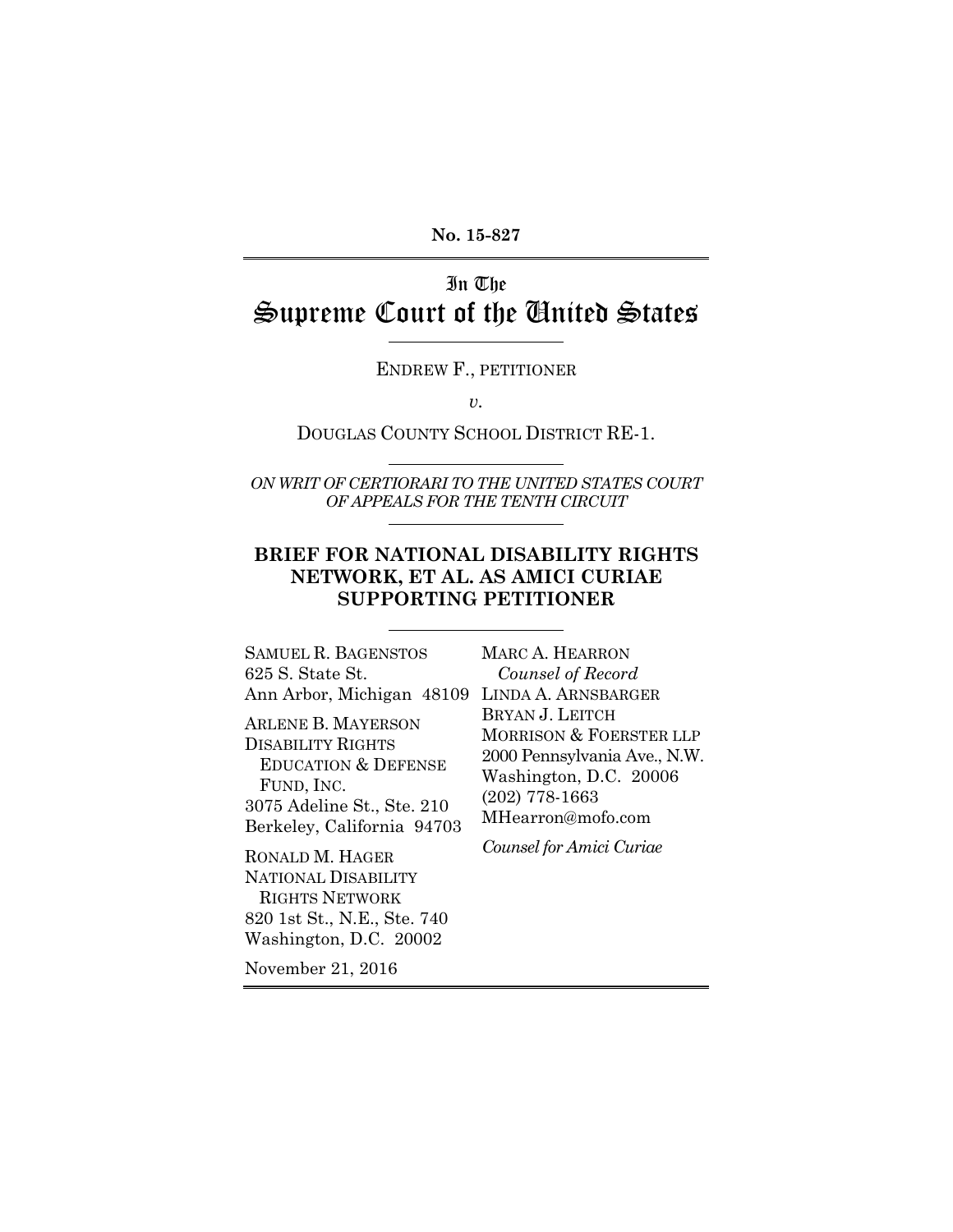### **TABLE OF CONTENTS**

| INTEREST OF AMICI CURIAE 1                                                                                                                                                                                                                                  |
|-------------------------------------------------------------------------------------------------------------------------------------------------------------------------------------------------------------------------------------------------------------|
| INTRODUCTION AND SUMMARY OF                                                                                                                                                                                                                                 |
|                                                                                                                                                                                                                                                             |
| A. Rowley Addressed a Narrow, Unusual Fact<br>Setting and Explicitly Declined to Set<br>Forth a Comprehensive FAPE Standard                                                                                                                                 |
| B. Post-Rowley Amendments to the IDEA<br>Make Clear That a FAPE Must Provide<br>the Child with the Specialized Instruction<br>and Services Which Allow the Child the<br>Opportunity to Meet the Standards the<br>School District Applies to All Children 21 |
|                                                                                                                                                                                                                                                             |
| 2. The 2004 amendments aligned special<br>and general education standards and                                                                                                                                                                               |
| The Department of Education's<br>3.                                                                                                                                                                                                                         |
|                                                                                                                                                                                                                                                             |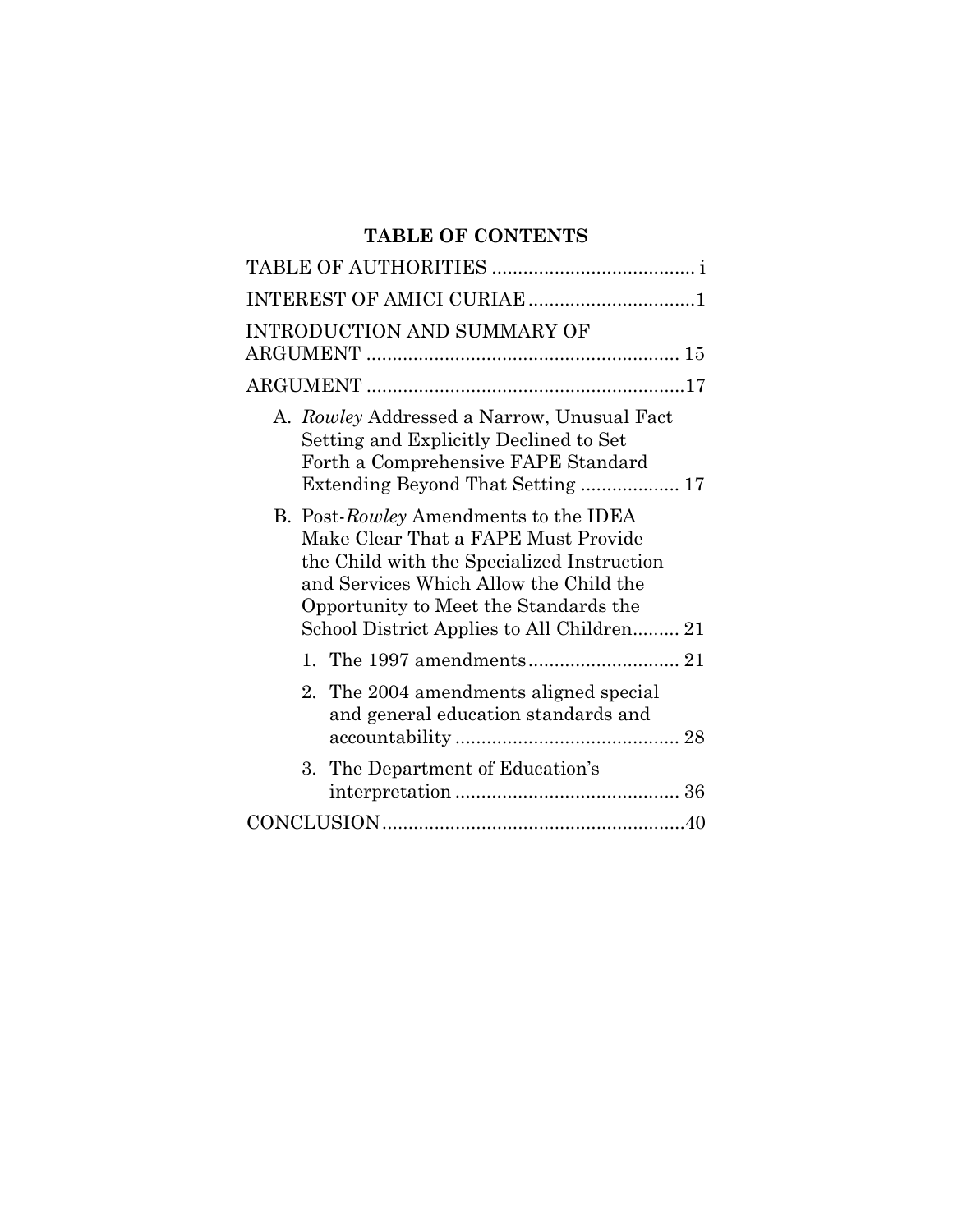### **TABLE OF AUTHORITIES**

### **CASES**

 **Page(s)** 

| <i>Board of Education v. Rowley, 458 U.S. 176</i><br>$(1982)$ 1, 16, 17, 18, 19, 20, 21, 23, 24, 26, 34 |
|---------------------------------------------------------------------------------------------------------|
| City of Arlington v. F.C.C.,                                                                            |
| <i>Irving Indep. Sch. Dist. v. Tatro.</i>                                                               |
| Sutton v. United Air Lines, Inc.,                                                                       |
| Tennessee v. Lane,                                                                                      |
| <b>STATUTES</b>                                                                                         |
|                                                                                                         |
|                                                                                                         |
|                                                                                                         |
|                                                                                                         |
|                                                                                                         |
|                                                                                                         |
|                                                                                                         |
|                                                                                                         |
|                                                                                                         |
|                                                                                                         |
|                                                                                                         |
|                                                                                                         |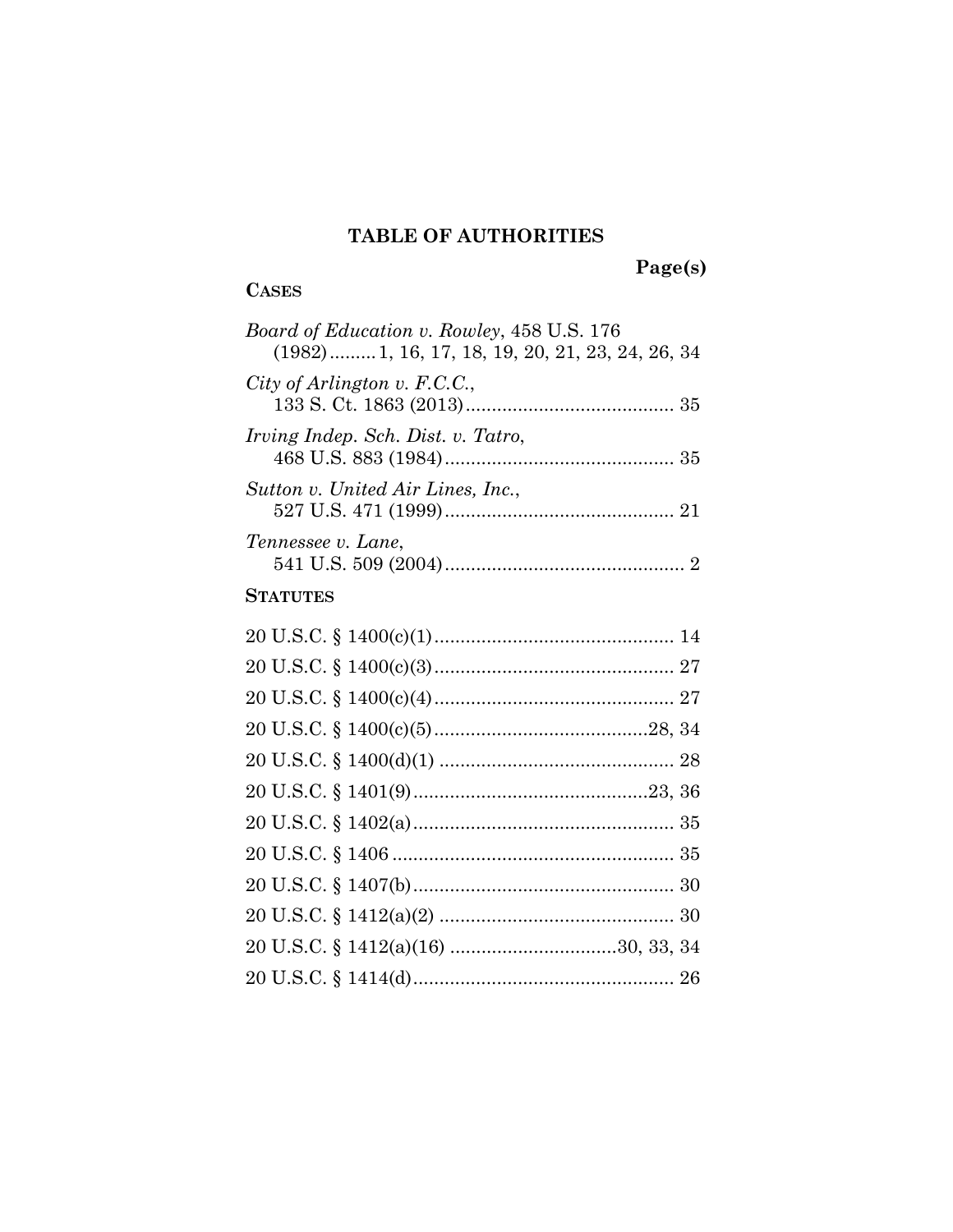# TABLE OF AUTHORITIES—Continued

| Americans with Disabilities Act of 1990, 42                                             |
|-----------------------------------------------------------------------------------------|
| Education for All Handicapped Children Act of<br>1975, Pub. L. No. 94-142, 89 Stat. 773 |
|                                                                                         |
| Elementary and Secondary Education Act, 20                                              |
| Every Student Succeeds Act, Pub. L. No. 114-                                            |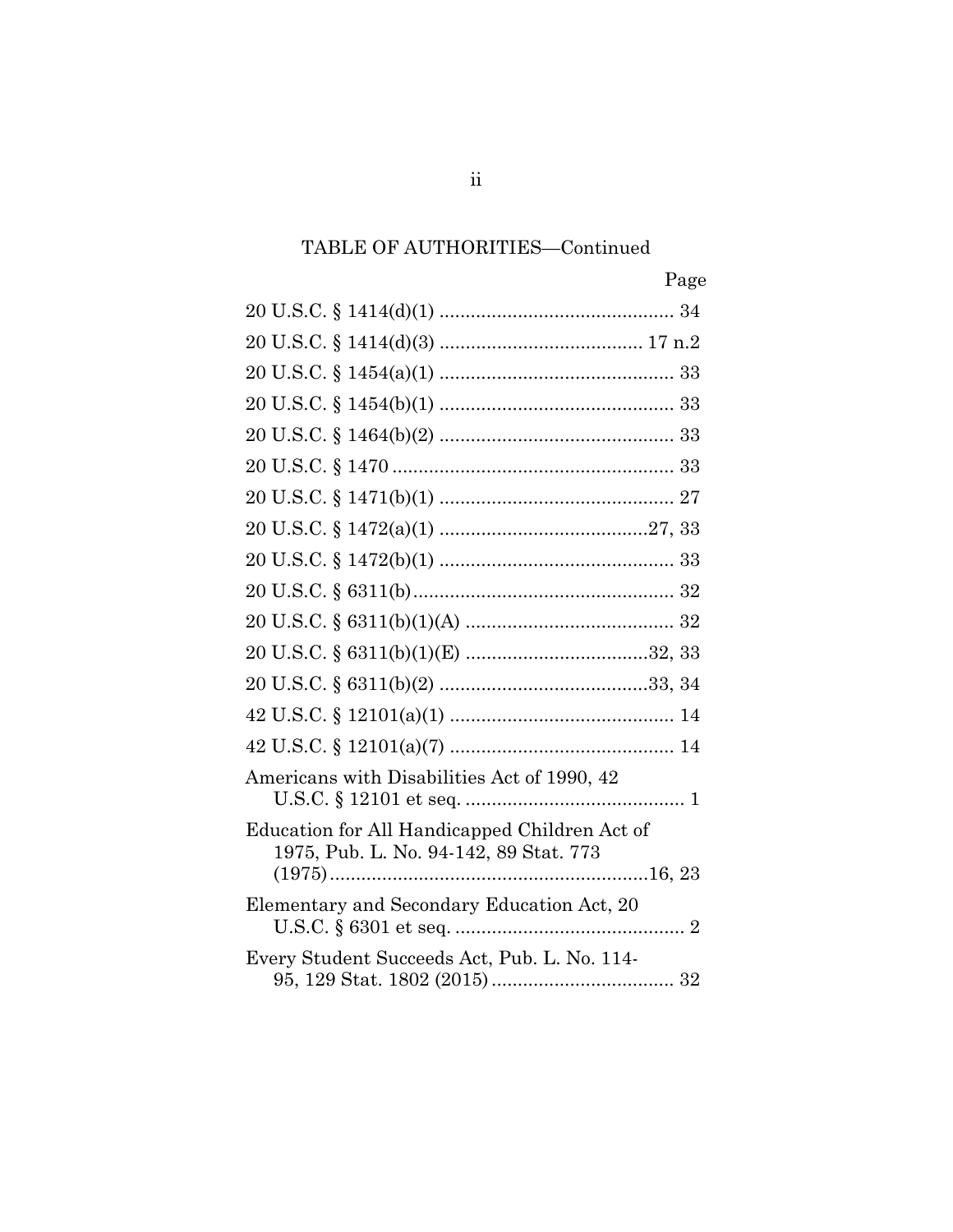### TABLE OF AUTHORITIES—Continued

| Individuals with Disabilities Education Act<br>Amendments of 1997,<br>Pub. L. No. 105-17 § 101, 111<br>Stat. 37 (1997)15, 21, 22, 23, 25, 26, 27                          |
|---------------------------------------------------------------------------------------------------------------------------------------------------------------------------|
| Individuals with Disabilities Education Act                                                                                                                               |
| Individuals with Disabilities Education<br>Improvement Act of 2004, Pub. L. No. 108-                                                                                      |
| No Child Left Behind Act of 2001, Pub. L. No.                                                                                                                             |
| <b>OTHER AUTHORITIES</b>                                                                                                                                                  |
|                                                                                                                                                                           |
|                                                                                                                                                                           |
| Assistance to States for the Education of<br>Children With Disabilities and the Early<br>Intervention Program for Infants and<br>Toddlers With Disabilities, 64 Fed. Reg. |
| Assistance to States for the Education of<br>Children with Disabilities and Preschool<br>Grants for Children with Disabilities, 71                                        |
| Centers for Disease Control and Prevention,<br>Prevalence of Autism Spectrum Disorders                                                                                    |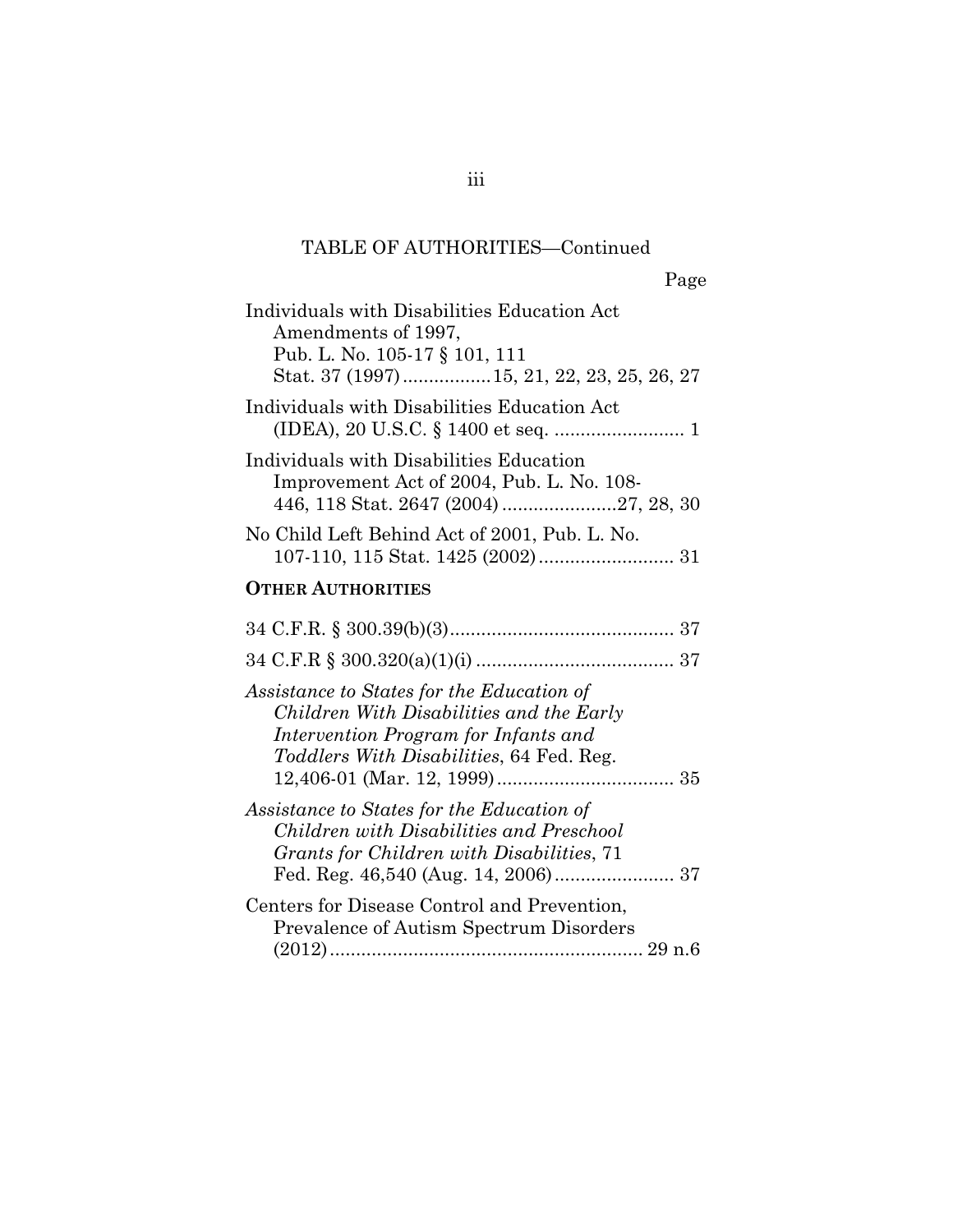### TABLE OF AUTHORITIES—Continued

# Page

| Disability Rights Section, U.S. Dep't of<br>Justice, A Guide to Disability Rights Laws                                                                                                   |
|------------------------------------------------------------------------------------------------------------------------------------------------------------------------------------------|
|                                                                                                                                                                                          |
|                                                                                                                                                                                          |
| Improving the Academic Achievement of the<br>Disadvantaged; Assistance to States for the<br><i>Education of Children With Disabilities, 80</i><br>Fed. Reg. 50,773-01 (Aug. 21, 2015) 38 |
| Letter from Michael Yudin, Assistant Sec'y &<br>Melody Musgrove, Dir. of Office of Special<br>Educ. Programs, U.S. Dep't of Educ., Office<br>of Special Educ. & Rehab. Servs. (Nov. 16,  |
|                                                                                                                                                                                          |
|                                                                                                                                                                                          |
|                                                                                                                                                                                          |
| Thomas Hehir, New Directions in Special                                                                                                                                                  |
| Title I—Improving the Academic Achievement<br>of the Disadvantaged, 67 Fed. Reg. 71,710                                                                                                  |
| Title I—Improving the Academic Achievement<br>of the Disadvantaged, 68 Fed. Reg. 68,698                                                                                                  |
| U.S. Dep't of Education, 38th Annual Report<br>to Congress on Implementation of IDEA                                                                                                     |
|                                                                                                                                                                                          |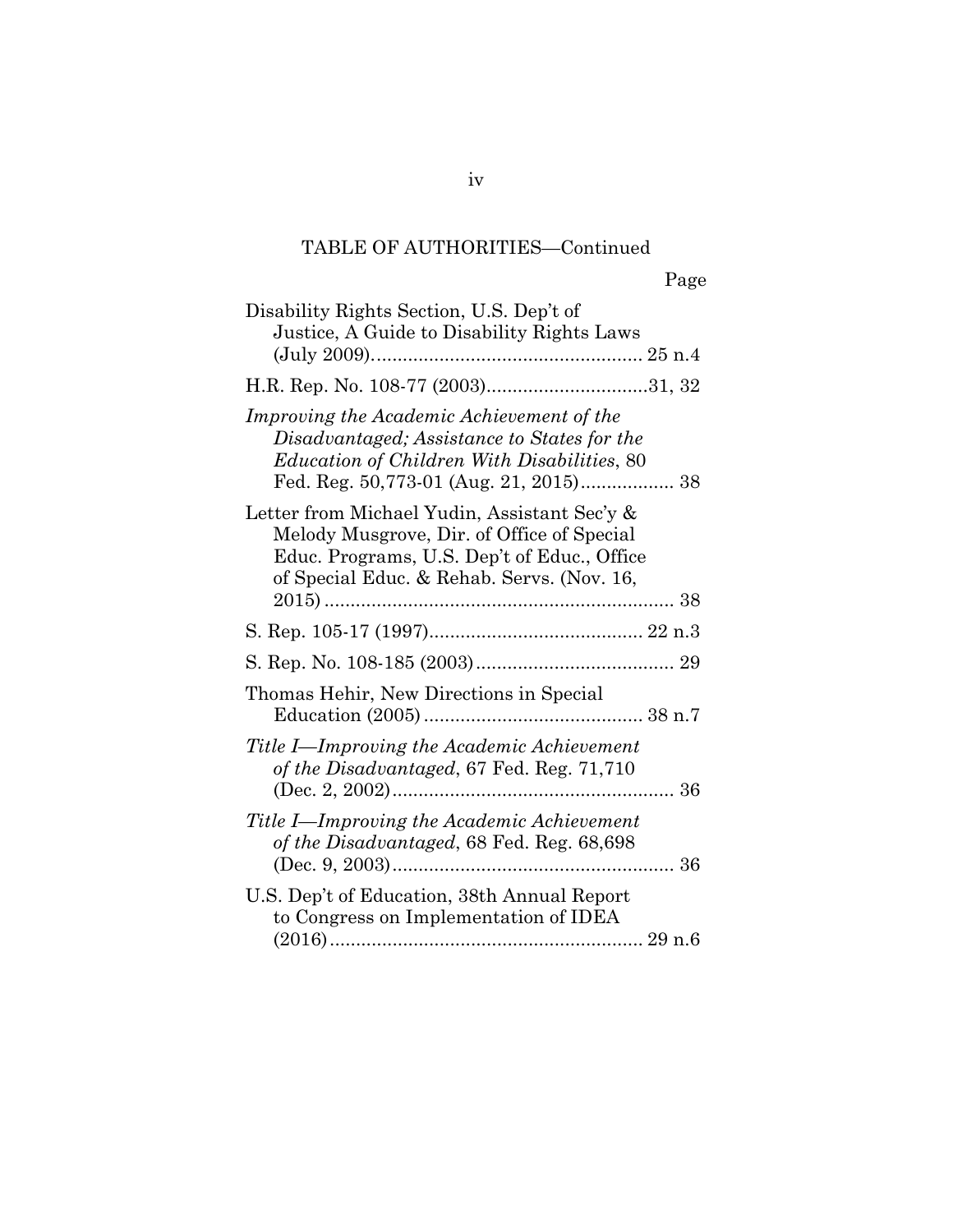#### **INTEREST OF AMICI CURIAE**

Amici curiae are forty-four organizations that are made up of, represent, and advocate for the rights of Americans with disabilities.<sup>1</sup> For decades, amici have been involved in administrative proceedings, litigation, and policy advocacy to promote the civil rights of people with disabilities, including the educational rights of disabled students.

In particular, in the nearly thirty-five years since this Court's decision in *Board of Education v. Rowley*, 458 U.S. 176 (1982), amici have supported a series of legislative changes, in and out of the educational sphere, in which Congress has expanded the civil rights of people with disabilities. The central piece of legislation marking the shift to robust guarantees of disability rights is, of course, the Americans with Disabilities Act of 1990 (ADA), 42 U.S.C. § 12101 et seq.

Congress also adopted a series of amendments to the Individuals with Disabilities Education Act (IDEA), 20 U.S.C. § 1400 et seq.—most notably in 1997 and 2004—which brought that statute in line with the emerging civil rights of people with disabilities. Those amendments strengthened the obligation to provide a free appropriate public education (FAPE) to all children with disabilities. They reject

l

<sup>&</sup>lt;sup>1</sup> No party or counsel for a party authored this brief in whole or in part or made any monetary contribution intended to fund the preparation or submission of this brief. All parties have filed letters with the Clerk granting blanket consent to the filing of amicus briefs.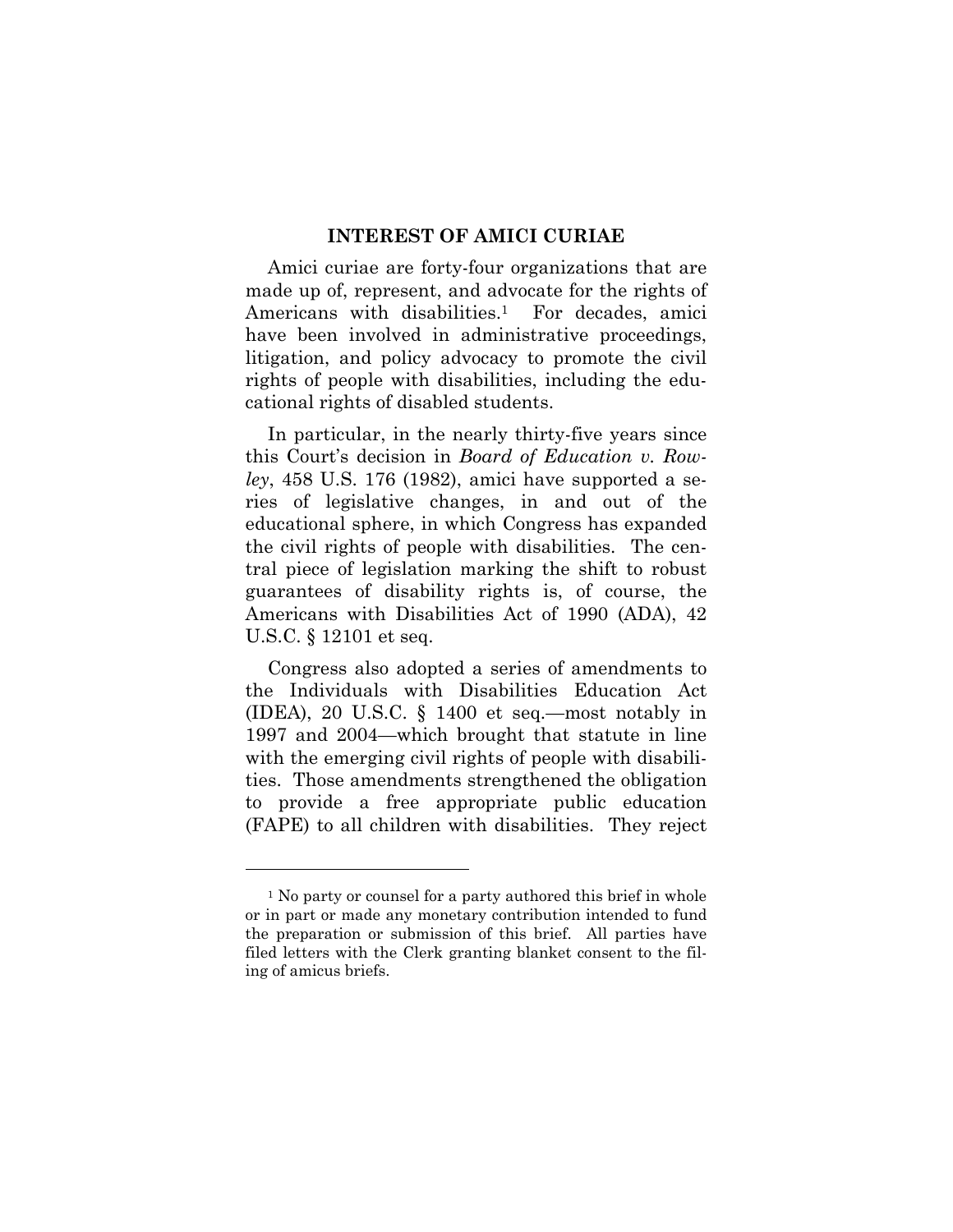the notion that, as the Tenth Circuit held, schools can satisfy the statute simply by providing "merely \* \* \* 'more than *de minimis*'" educational benefit to students with disabilities. Pet. App. 16a (citation omitted). The amendments to the IDEA, together with Congress's inclusion of students with disabilities in the national commitment to standards-based education under the Elementary and Secondary Education Act (ESEA), 20 U.S.C. § 6301 et seq., have been part of a comprehensive congressional effort to "[i]nclud[e] individuals with disabilities among people who count in composing 'We the People.'" *Tennessee v. Lane*, 541 U.S. 509, 536 (2004) (Ginsburg, J., concurring).

This is the first case since *Rowley* in which the Court will squarely address the substantive content of a State's obligation under the IDEA to ensure a "free appropriate public education" for students with disabilities. Amici submit this brief to assist the Court in deciding the question presented on the basis of all of the relevant legal developments since its decision in *Rowley*.

Amici curiae are as follows:

The **National Disability Rights Network**  (NDRN) is the nonprofit membership association of Protection and Advocacy (P&A) and Client Assistance Program (CAP) agencies in the United States. P&A/CAP agencies are authorized under federal law to represent and advocate for, and investigate abuse and neglect of, individuals with disabilities. The P&A/CAP system comprises the Nation's largest provider of legal-based advocacy services for persons with disabilities.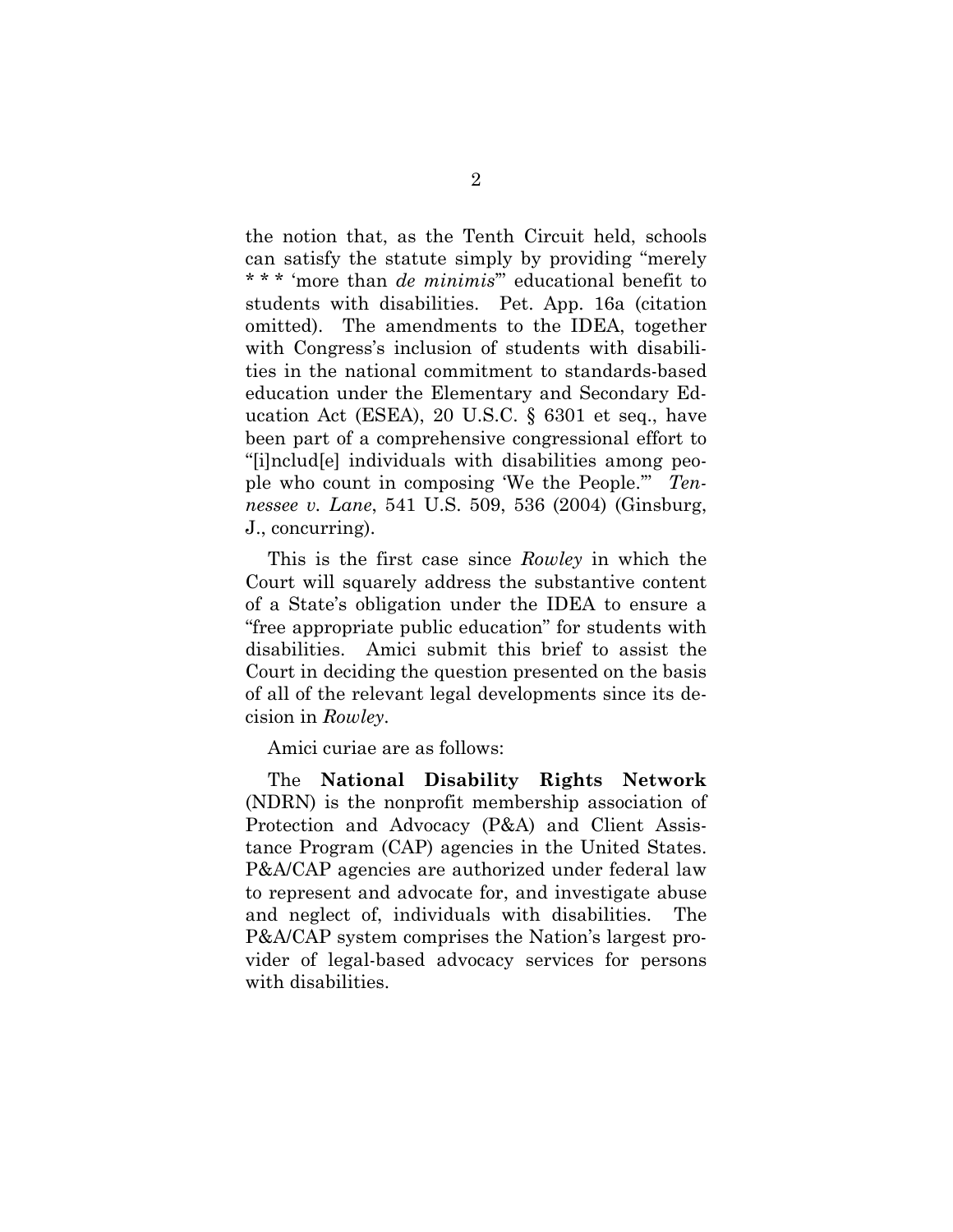The **Advocacy Institute** was established in 2000 as a not-for-profit organization. In its fifteen years of operation, the Institute has provided close to 100 hours of web-based training for advocates and attorneys working on behalf of children with disabilities and their families, as well as extensive information and resources on many IDEA-related issues.

**Advocates for Justice and Education, Inc.** (AJE) is the federally designated Parent Training Information Center for the District of Columbia pursuant to 20 U.S.C. § 1482. As its mission, AJE seeks to empower families, youth, and the community to be effective advocates to ensure that children and youth, particularly those who have special needs, receive access to appropriate education and health services.

**African Caribbean American Parents of Children with Disabilities, Inc.** (AFCAMP) is a federally funded Community Parent Resource Center pursuant to 20 U.S.C. § 1482. Located in Hartford, Connecticut, AFCAMP's mission is to educate, empower, and engage parents and the community to improve quality of life for children with special needs and others at risk of education inequity or system involvement.

The **American Association on Intellectual and Developmental Disabilities** (AAIDD) (formerly named the American Association on Mental Retardation), founded in 1876, is the Nation's oldest and largest organization of professionals in the field of intellectual disability. Through its professional journals, conferences, and book publishing, AAIDD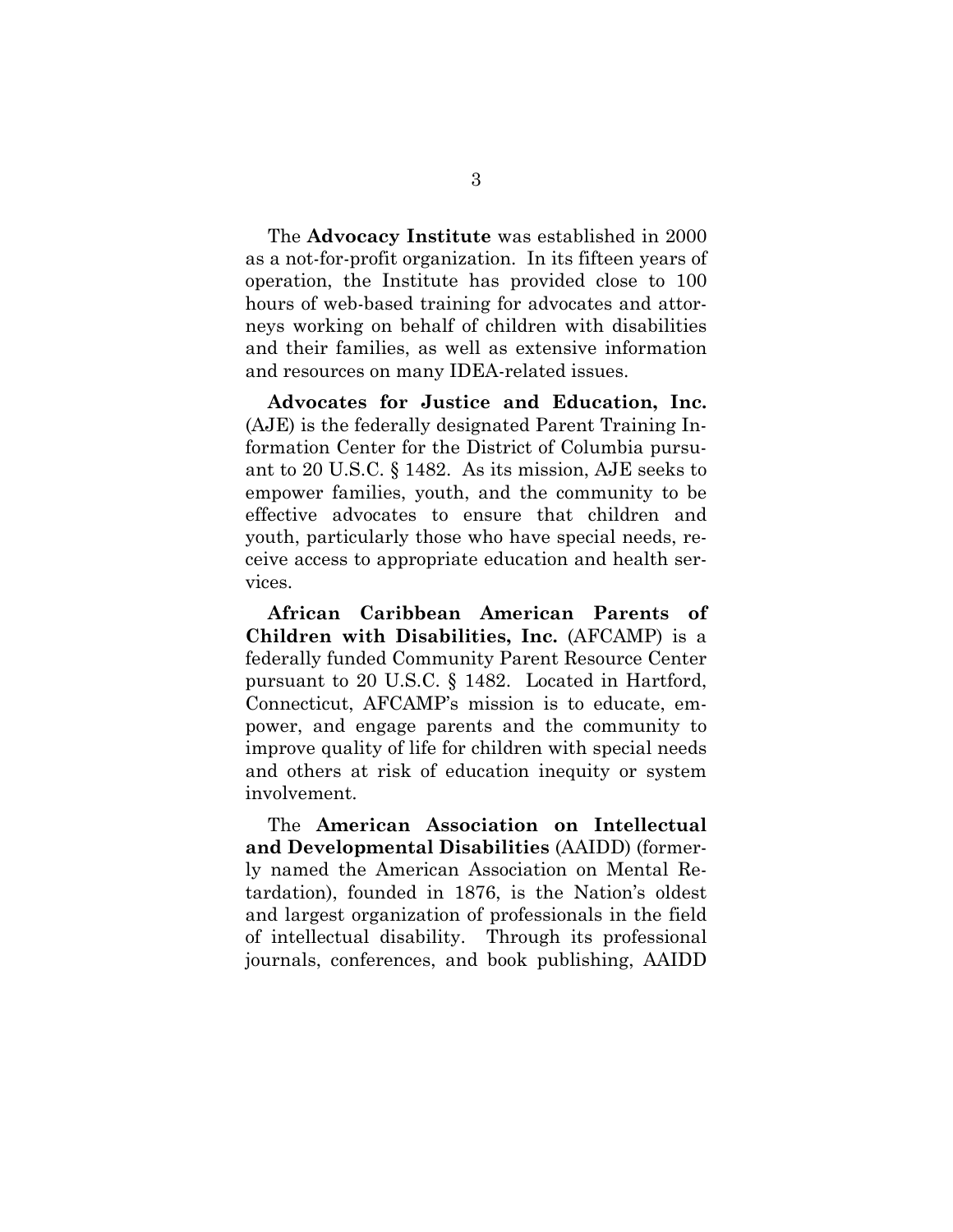works diligently to advance scientific understanding of intellectual disability.

The **American Diabetes Association** (Association) is a nationwide, nonprofit, voluntary health organization founded in 1940 made up of persons with diabetes, healthcare professionals who treat persons with diabetes, research scientists, and other concerned individuals. The Association's mission is to prevent and cure diabetes and to improve the lives of all people affected by diabetes.

The **American Foundation for the Blind** (AFB), the Nation's leading nonprofit champion for people with vision loss to which Helen Keller devoted more than four decades of her extraordinary life, advocates for the rights, needs, and independence of children, working-age adults, and seniors who are blind, visually impaired, or deafblind.

**The Arc of the United States** (The Arc), founded in 1950, is the Nation's largest community-based organization of and for people with intellectual and developmental disabilities (I/DD). Through its legal advocacy and public policy work, The Arc promotes and protects the human and civil rights of people with I/DD and actively supports their full inclusion and participation in the community throughout their lifetimes.

**The Arc of Colorado** is the Colorado state affiliate of The Arc of the United States and is dedicated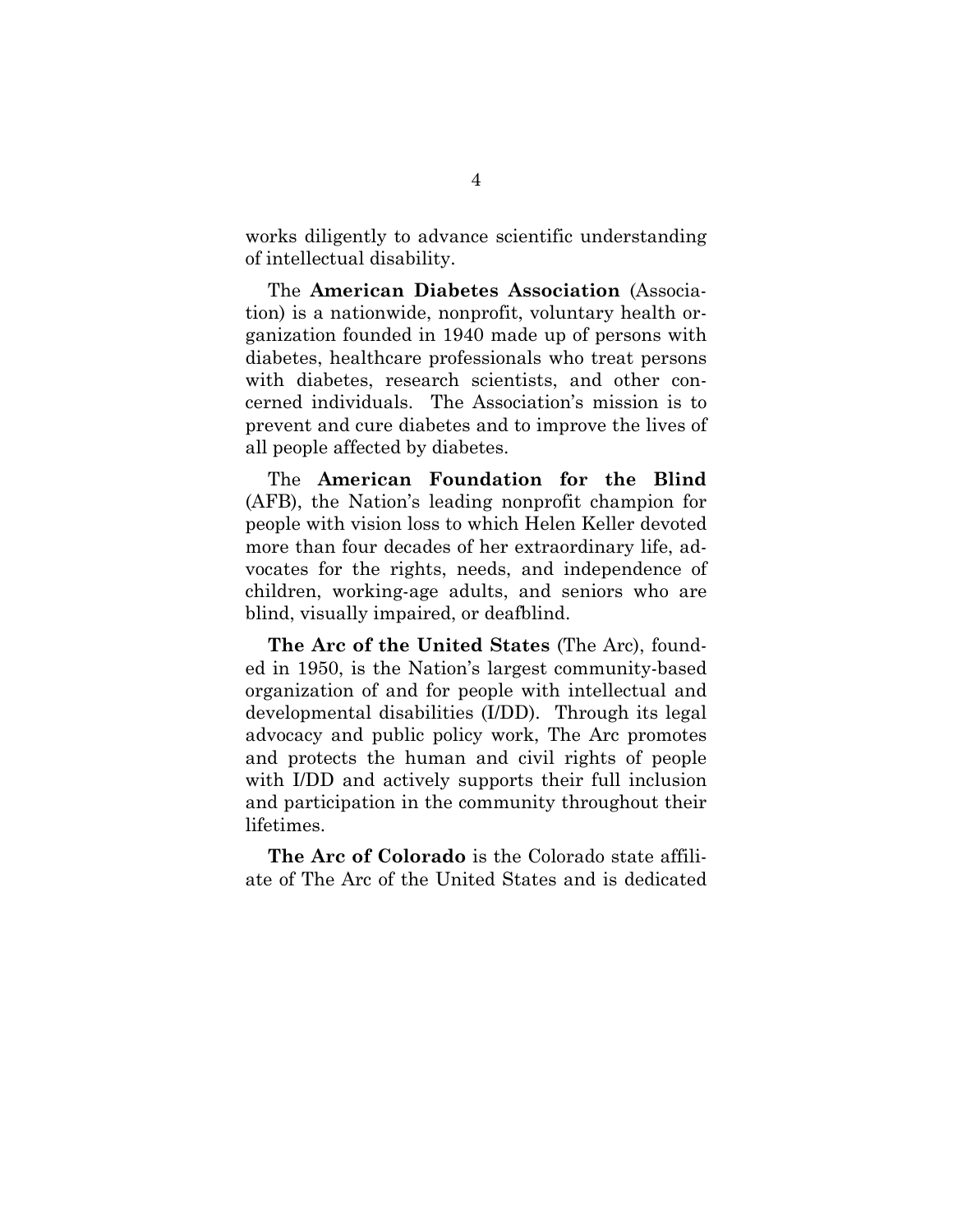to supporting and advocating for people with I/DD throughout the state of Colorado.

**The Arc Michigan** is a Michigan organization that has worked for more than sixty years to ensure that people with developmental disabilities are valued in order that they and their families can participate fully in and contribute to their community.

The **Association of University Centers on Disabilities** is a nonprofit membership association of 130 university centers and programs in each of the fifty States and six Territories. AUCD members conduct research, create innovative programs, prepare professionals to serve and support people with disabilities and their families, and disseminate information about best practices in disability programming, including educational instruction from preschool to postsecondary education.

The **Autism Society of America** is the Nation's leading grassroots autism organization. It was founded in 1965 and exists to improve the lives of all affected by autism spectrum disorder (ASD). It does this by increasing public awareness and helping with the day-to-day issues faced by people on the spectrum and their families. Through its strong national network of affiliates, it has been a thought leader on numerous pieces of state and federal legislation.

The **Autistic Self Advocacy Network** (ASAN) is a national, private, nonprofit organization run by and for individuals on the autism spectrum. ASAN provides public education and promotes public policies that benefit autistic individuals and others with developmental or other disabilities.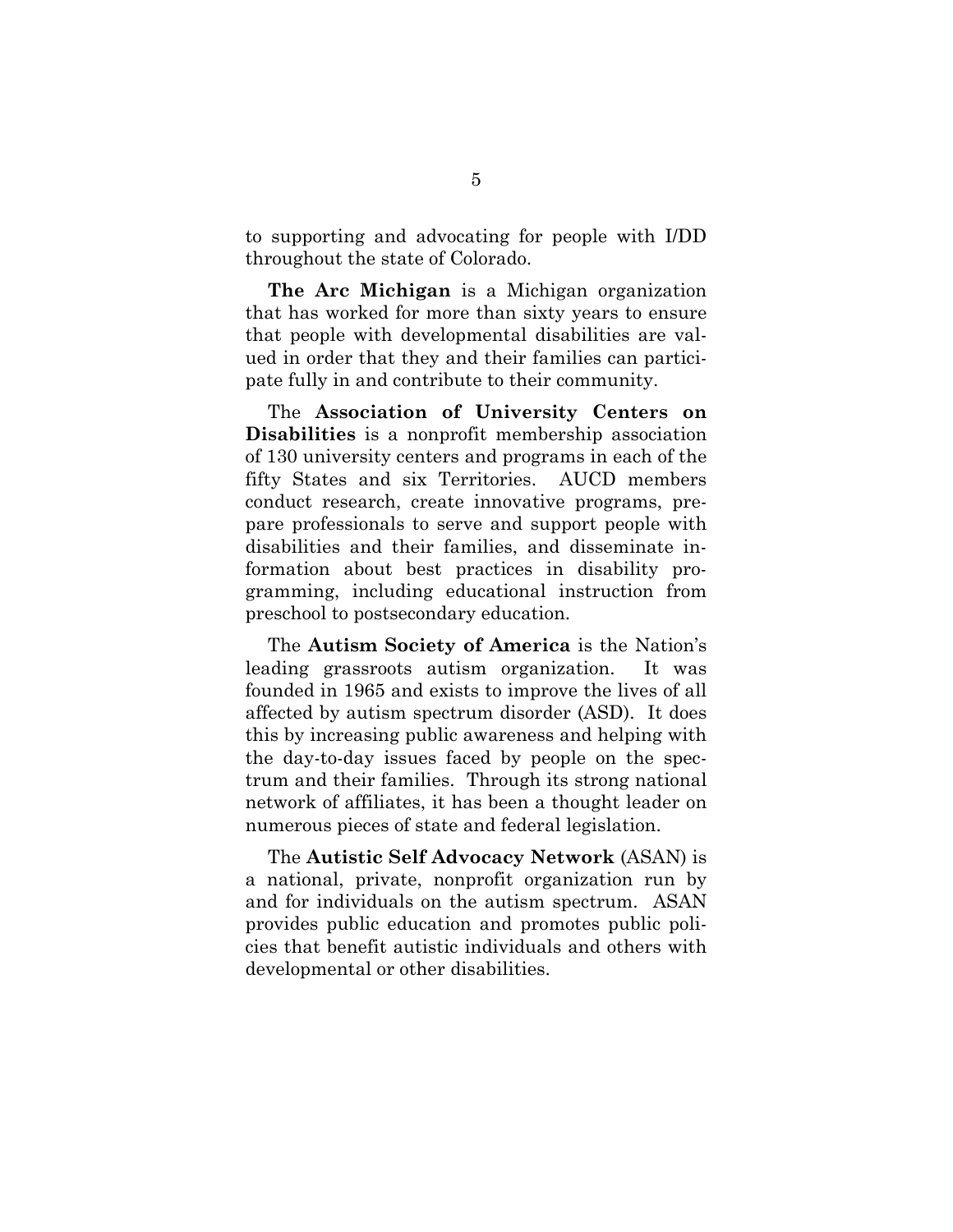The **Center for Public Representation** is a public-interest legal-advocacy organization that has advocated for the rights of and represented people with disabilities for more than forty years. The Center has litigated systemic cases on behalf of people with disabilities in more than twenty States and authored amicus briefs regarding the constitutional and statutory rights of persons with disabilities.

The **Civil Rights Education and Enforcement Center** (CREEC) is a Denver-based national nonprofit membership organization whose mission is to defend human and civil rights secured by law, including laws prohibiting discrimination on the basis of disability. CREEC promotes this mission through education, outreach, and individual and impact litigation.

**Disability Rights California** is a nonprofit California organization that protects the human, legal, and service rights of adults and children with disabilities. It is the California agency designated under state and federal law to represent the rights of persons with disabilities.

The **Disability Studies Program of the University of California at Berkeley** works to understand the meaning and effects of disability socially, legally, politically, and culturally. Our research and teaching seek to eliminate barriers to full social inclusion and advance the civil and human rights of people with disabilities.

**Easterseals** provides opportunities for more than 1.5 million people of all ages with a range of disabilities to achieve their full potential. From childdevelopment centers to physical rehabilitation, job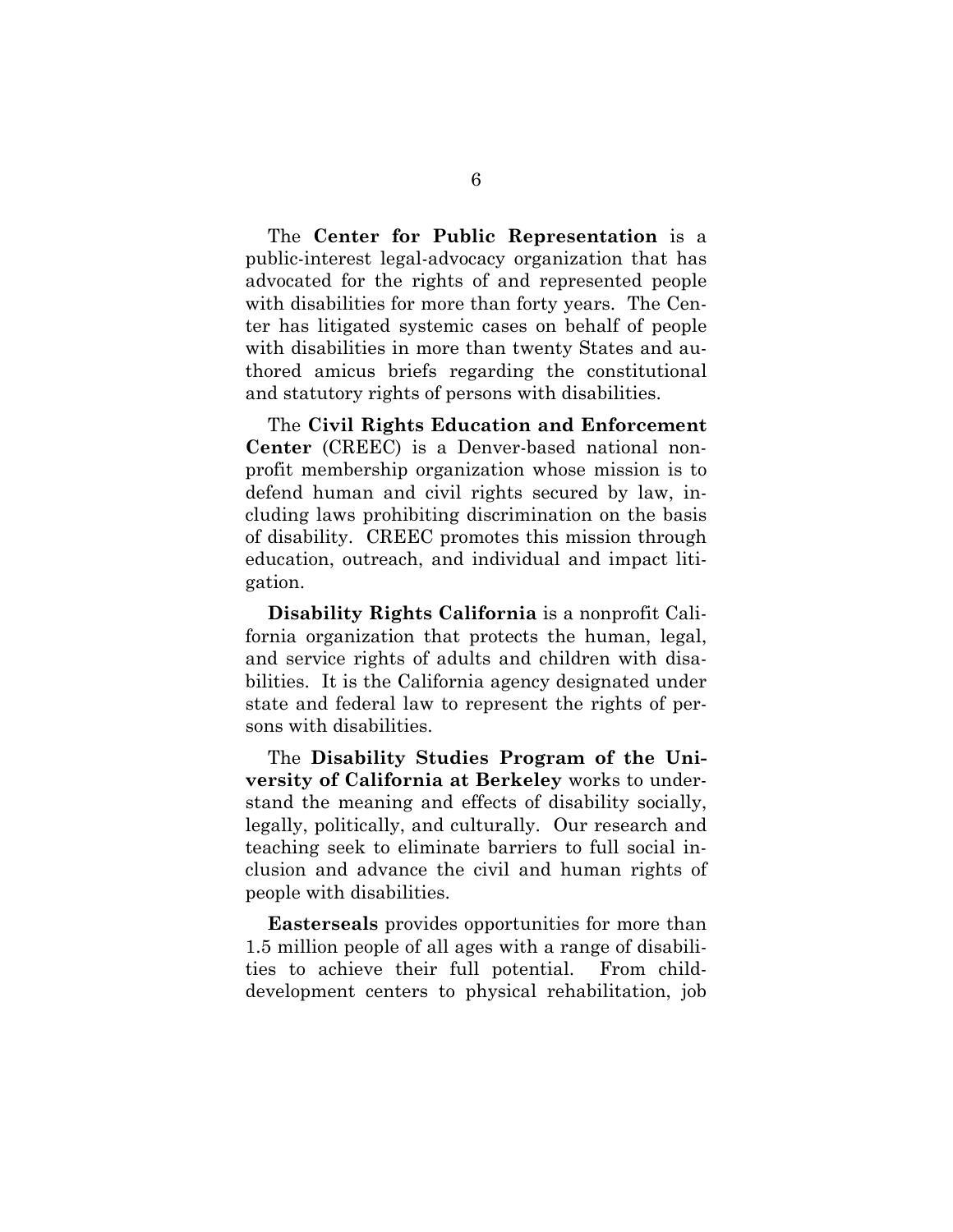training, and caregiver support, Easterseals offers assistance to people with disabilities, caregivers, veterans, and seniors through a network of seventy-five affiliates.

The **Education Law Center–PA** (ELC) is a nonprofit legal-advocacy organization dedicated to ensuring that all children in Pennsylvania have access to a quality public education. Through legal representation, impact litigation, trainings, and policy advocacy, ELC advances the rights of vulnerable children, including children with disabilities, children living in poverty, children of color, children in the foster-care and juvenile-justice systems, Englishlanguage learners, LGBTQ students, and children experiencing homelessness.

The **Equal Justice Society** (EJS) is a national legal organization focused on restoring constitutional safeguards against discrimination. EJS works to restore the constitutional protections of the Fourteenth Amendment and the Equal Protection Clause, by combining legal advocacy, outreach and coalition building, and education through effective messaging and communication strategies.

**Exceptional Children's Assistance Center** (ECAC) is North Carolina's federally funded Parent Training and Information Center pursuant to 20 U.S.C. § 1482. ECAC's mission is committed to improving the lives and education of *all* children through a special emphasis on children with disabilities and special healthcare needs.

The **Faculty Coalition for Disability Rights** is a 501c(4) organization advocating for disability rights at the University of California, Berkeley.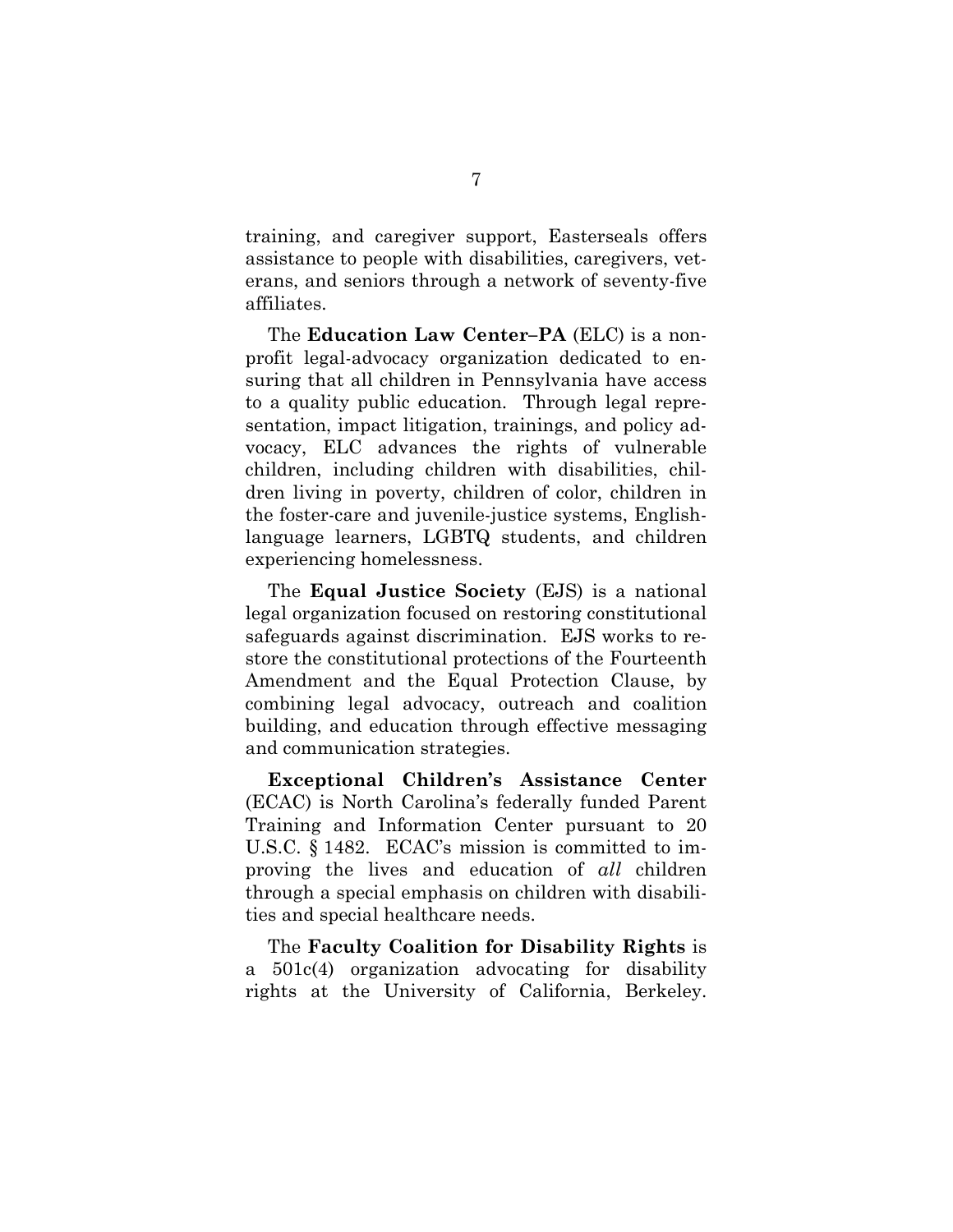With membership drawn from all faculty ranks, the Coalition's mission is to advance the civil rights of people with disabilities on our campus so that they may enjoy full and equal participation in all aspects of the university.

The **Federation for Children with Special Needs** (FCSN) is the federally funded Parent Training and Information Center for Massachusetts. FCSN's mission is to empower and support families and inform and involve professionals and others interested in the healthy development and education of children and youth, with the goal of ensuring that all children and youth, including those with disabilities, receive the services needed to become productive, contributing members of their communities and our society.

The **Learning Disabilities Association of America**, with a membership of over 5,000 individuals with learning disabilities, their families, and educators and researchers, is a consumer-led and -driven organization. Its vision and mission are to have learning disabilities universally understood and effectively addressed, create opportunities for success for all individuals affected by learning disabilities, and reduce the incidence of learning disabilities in future generations.

The **Learning Disabilities Association of Hawai'i** is a nonprofit organization serving children and their families across the Hawaiian Islands, and the U.S.-affiliated Pacific Islands. It is our mission to enhance educational, work, and life opportunities for children and youth with, or at risk of, disabilities by empowering them and their families through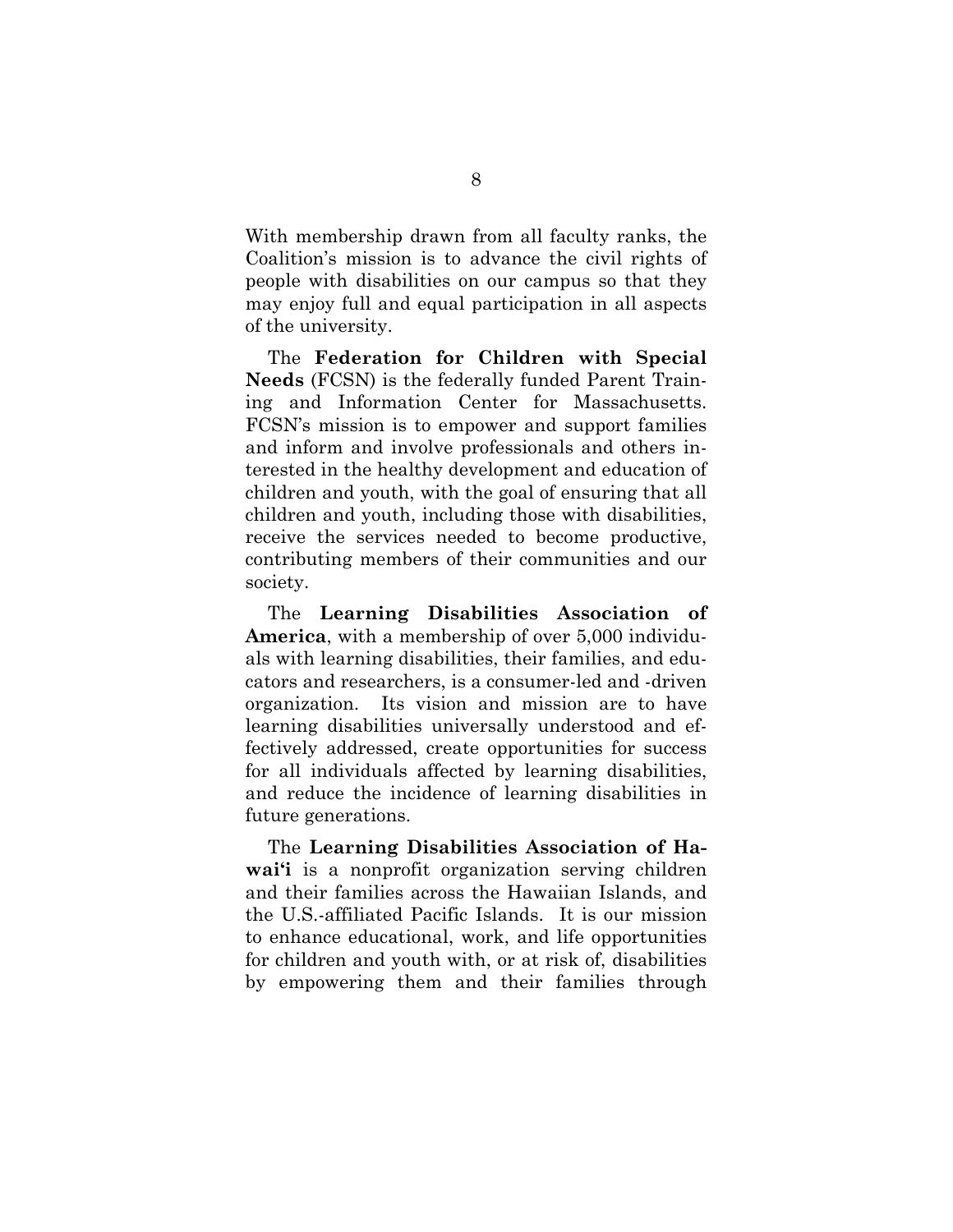screening, identification, information, training, and mentoring, and by public outreach and advocacy.

The **Long Island Advocacy Center (LIAC)** is a nonprofit organization that represents the legal rights of students and individuals with disabilities. LIAC is familiar with the special education challenges faced by children with disabilities and their families and the teaching approaches proven effective to enable children with disabilities to achieve Statelevel standards and have the opportunity to graduate high school and go on to college, jobs, and independent living.

**Maine Parent Federation**'s Statewide Parent Information Network (SPIN) is the Parent Training and Information Center, as well as the Family Two Family program for the Health and Rehabilitation Services Administration. It is a nonprofit, grantfunded agency that assists families with children who have special health-care needs to navigate all circumstances they may encounter.

**Matrix Parent Network and Resource Center** is a Parent Training and Information Center based in Northern California that has provided information, training, and support to families of children with disabilities for more than thirty years.

**Mental Health America** (MHA), formerly the National Mental Health Association, is a national membership organization composed of individuals with lived experience of mental illnesses and their family members and advocates. The Nation's oldest and leading community-based nonprofit mental health organization, MHA has more than 200 affili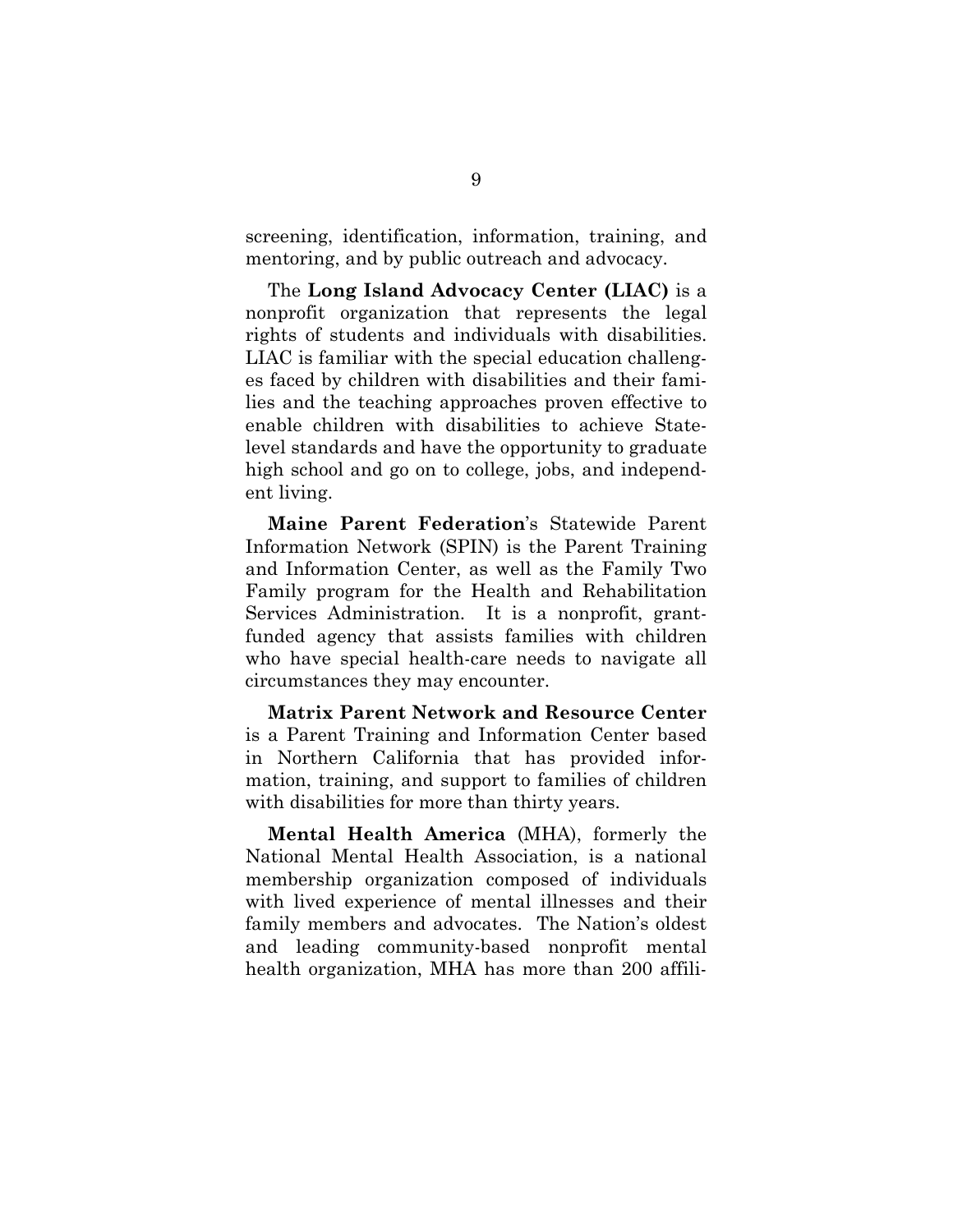ates dedicated to improving the mental health of all Americans.

The **National Association of Councils on Developmental Disabilities** (NACDD) is the national nonprofit membership association for the Councils on Developmental Disabilities located in every State and Territory. The Councils are authorized under federal law to engage in advocacy, capacity-building, and systems-change activities that ensure that individuals with developmental disabilities and their families have access to needed community services, individualized supports, and other assistance that promotes self-determination, independence, productivity, and integration and inclusion in community life.

The **National Alliance on Mental Illness** (NAMI) is the Nation's largest grassroots mentalhealth organization dedicated to building better lives for the millions of Americans affected by mental illness. NAMI advocates for access to services, treatment, support, and research and is steadfast in its commitment to raising awareness and building a community of hope for individuals living with mental illnesses across the lifespan, including students.

The **National Center for Learning Disabilities** (NCLD) is a parent-founded and parent-led nonprofit organization. NCLD's mission is to improve the lives of the one in five children and adults nationwide with learning and attention issues—by empowering parents and young adults and advocating for equal rights and opportunities.

The **National Coalition for Mental Health Recovery** (NCMHR) is a private, nonprofit organiza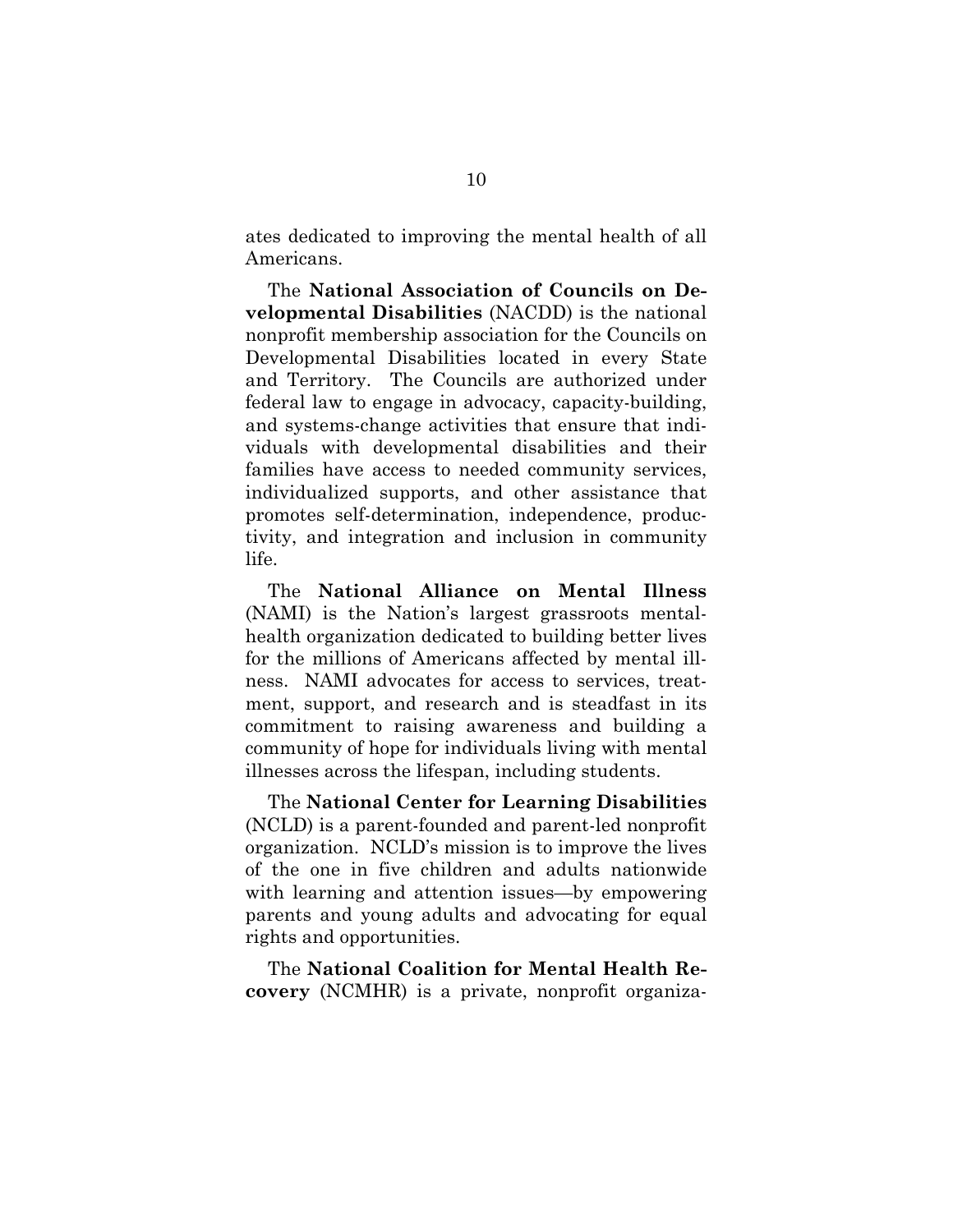tion comprised of organizations across the country that represent people diagnosed with psychiatric disabilities who are recovering or have recovered from mental-health conditions. NCMHR's mission is to ensure that individuals with psychiatric disabilities have a major voice in the development and implementation of health care, mental health, and social policies at the state and national levels, empowering people to recover and lead a full life in the community.

The **National Council for Independent Living** (NCIL) is America's oldest cross-disability, grassroots organization run by and for people with disabilities. Founded in 1982, NCIL represents thousands of organizations and individuals from every State and Territory, including Centers for Independent Living (CILs), Statewide Independent Living Councils (SILCs), individuals with disabilities, and other organizations that advocate for the rights of people with disabilities throughout the United States.

The **National Council of Jewish Women** (NCJW) is a grassroots organization of 90,000 volunteers and advocates who turn progressive ideals into action. Inspired by Jewish values, NCJW strives for social justice by improving the quality of life for women, children, and families and by safeguarding individual rights and freedoms.

Founded in 1973, the **National Down Syndrome Congress** is the leading national resource for advocacy, support, and information for anyone touched by or seeking to learn about Down syndrome, from the moment of a prenatal diagnosis through adulthood. A member-sustained, 501(c)(3) organization, repre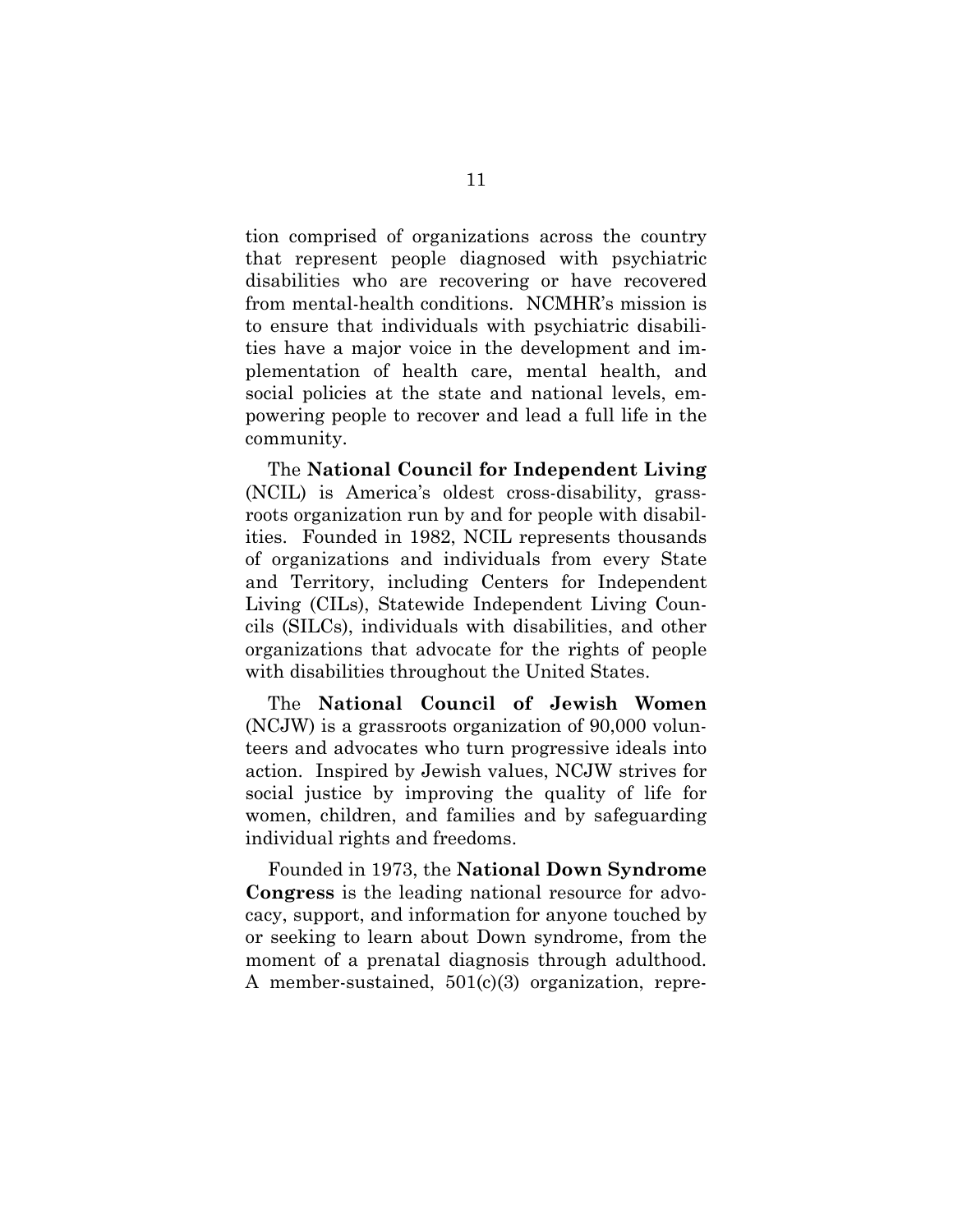senting the approximately 350,000 people in the United States with Down syndrome and their families, our programs provide individuals with Down syndrome the opportunities and respect they deserve so they can live the life of their choosing.

The **National Federation of the Blind**, a District of Columbia nonprofit corporation, is the oldest and largest membership organization of blind people in the United States, with a membership of over 50,000. Most of the members of the organization are blind people, including many blind children. In addition, we represent a significant population of parents of blind children, some of whom are sighted and some of whom are blind.

**Parents Helping Parents** (PHP) is a nonprofit, parent-run, family-resource center that has supported families of children with special needs in the Bay Area of California for more than forty years. PHP's mission is to help children and adults with special needs receive the support and services they need to reach their full potential by providing information, training, and resources to build strong families and improve systems of care.

**Perkins School for the Blind** is a progressive, multi-faceted organization committed to improving the lives of people with blindness and deafblindness all around the world. The Perkins mission is to prepare children and young adults who are blind with the education, confidence, and skills they need to realize their full potential.

**Starbridge** is one of two federally funded Parent Training and Information Centers in New York State. Starbridge's mission is to partner with people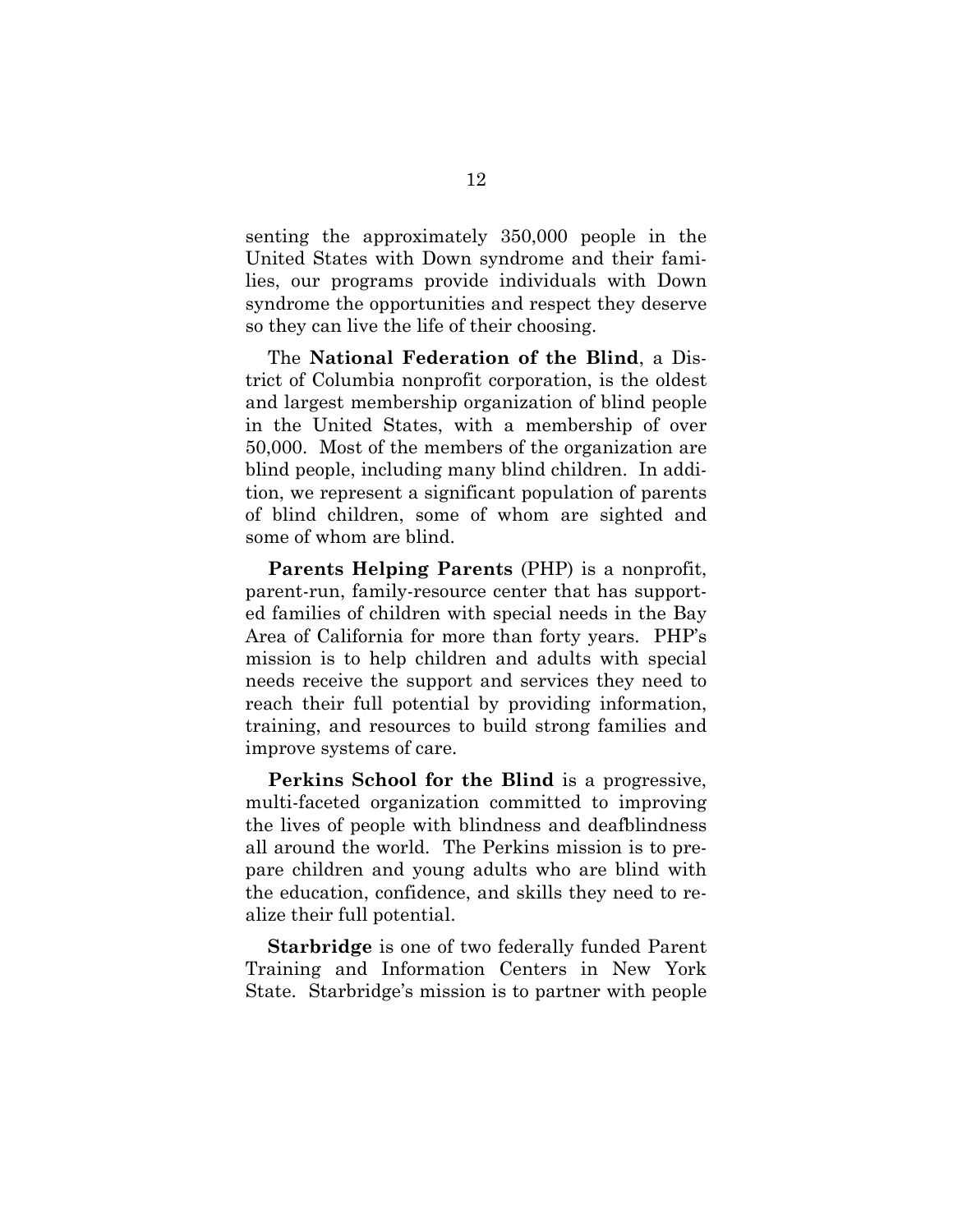who have disabilities, their families, and others who support them to realize fulfilling possibilities in education, employment, health, and community living and to transform communities to include everyone.

**Statewide Parent Advocacy Network** (SPAN) is New Jersey's federally funded Parent Training and Information Center pursuant to 20 U.S.C. § 1482. SPAN's mission is to empower and support families and inform and involve professionals and others interested in the healthy development and education of children and youth, with the goal of ensuring that all children and youth, including those with disabilities, receive the services needed to become productive, contributing members of their communities and our society.

**Support for Families** is a parent-run nonprofit organization that supports families of children with any kind of disability or special health-care need. Support for Families is familiar with the special education challenges faced by children with disabilities and their families.

**Team of Advocates for Special Kids** (TASK) is a nonprofit organization that educates and empowers people with disabilities and their families. TASK specializes in special-education support and provide referrals to other agencies when needed. TASK provides information, training, and resources so that parents gain the knowledge and confidence to help themselves and their child.

**THRIVE Center** is a federally funded Community Parent Resource Center whose mission is to inform and empower all families, particularly lowincome and culturally and linguistically diverse fam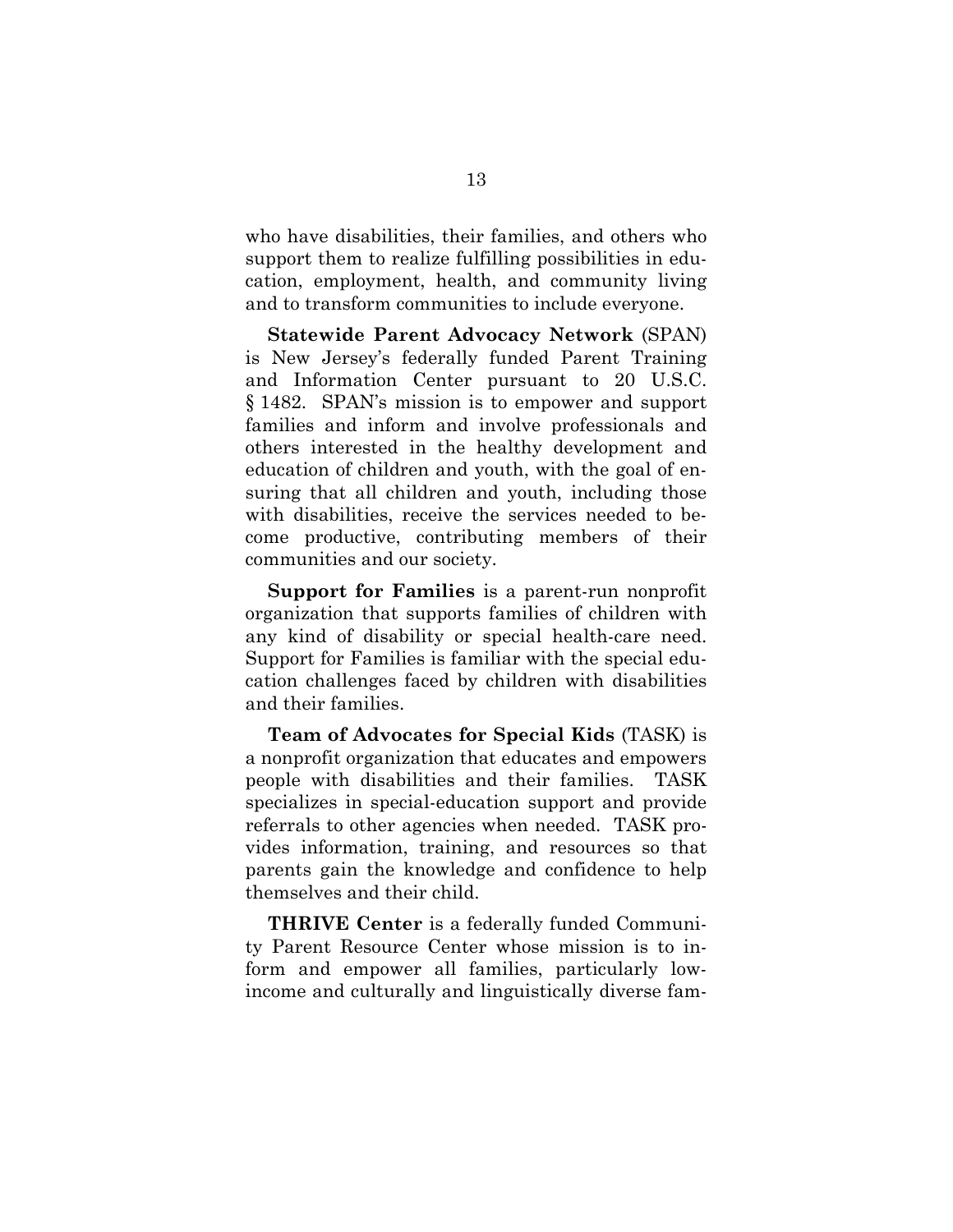ilies, to be advocates for their children with disabilities, from birth through age twenty-six, and to achieve meaningful participation in their schools and communities.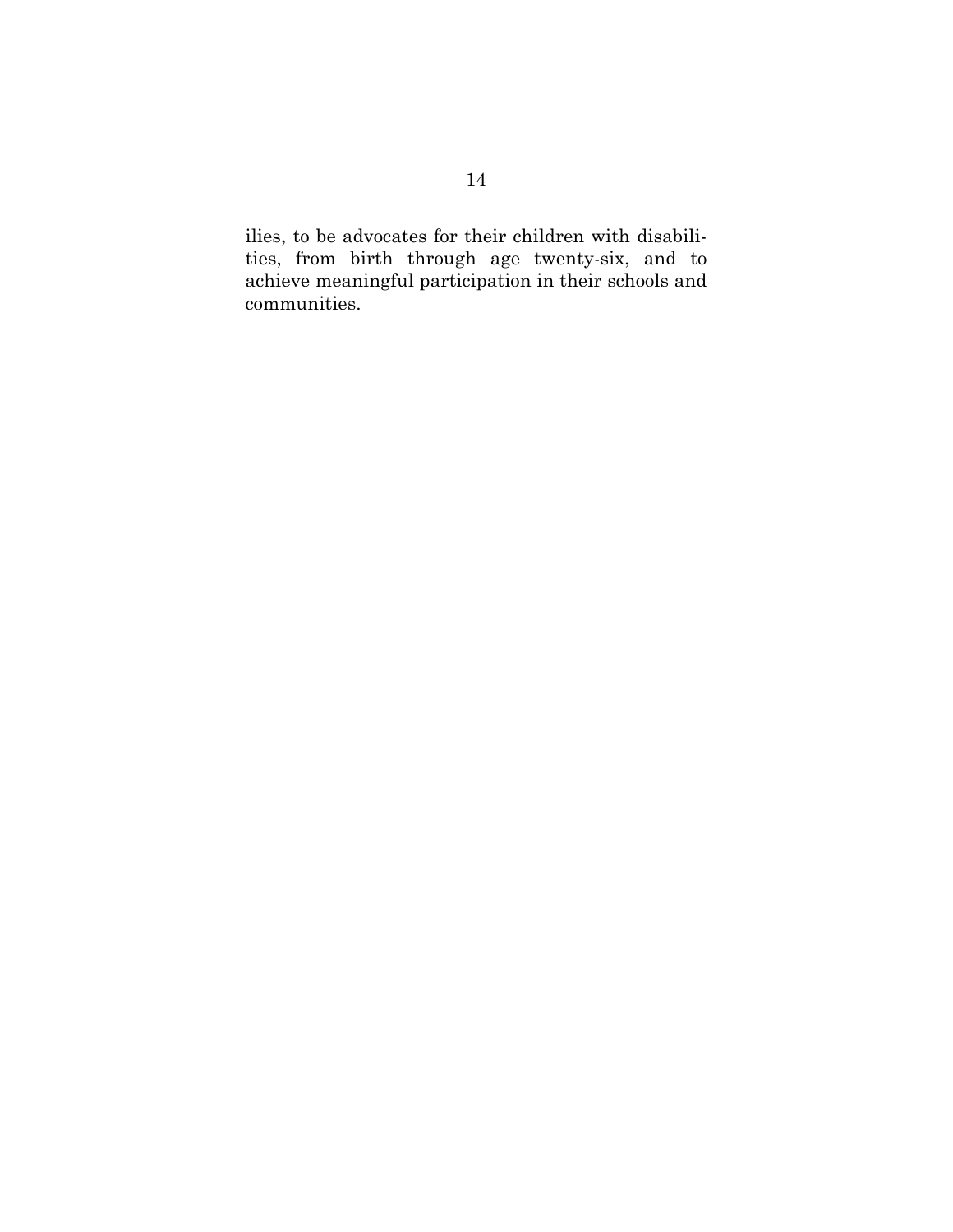#### **INTRODUCTION AND SUMMARY OF ARGUMENT**

In the nearly thirty-five years since the Court decided *Rowley*, much has changed in the public's—and the law's—understanding of disability. In particular, the passage of the ADA eight years after *Rowley*, along with that statute's subsequent amendments and implementing regulations, have dramatically altered the legal and social status of children and adults with disabilities. No longer are disabled persons "out of sight and out of mind." Congress specifically recognized that people with disabilities should enjoy the right to "fully participate in all aspects of society" and that the law should "assure equality of opportunity, full participation, independent living, and economic self-sufficiency" for all disabled people. 42 U.S.C. § 12101(a)(1), (7). As a result of the ADA and other statutes, people with disabilities now ride buses, use the public streets, attend schools and universities, and work in jobs in the mainstream economy. Because education prepares children for future adult roles, educational expectations for disabled children now anticipate higher education, employment, and independent living, rather than a life of dependence and institutionalization.

Since 1990, successive amendments to the IDEA have brought it into line with the post-ADA view of people with disabilities. The IDEA now states that "[d]isability is a natural part of the human experience and in no way diminishes the right of individuals to participate in or contribute to society." 20 U.S.C. § 1400(c)(1). Congress specifically designed the IDEA amendments to "[i]mprov[e] educational results for children with disabilities [as] an essential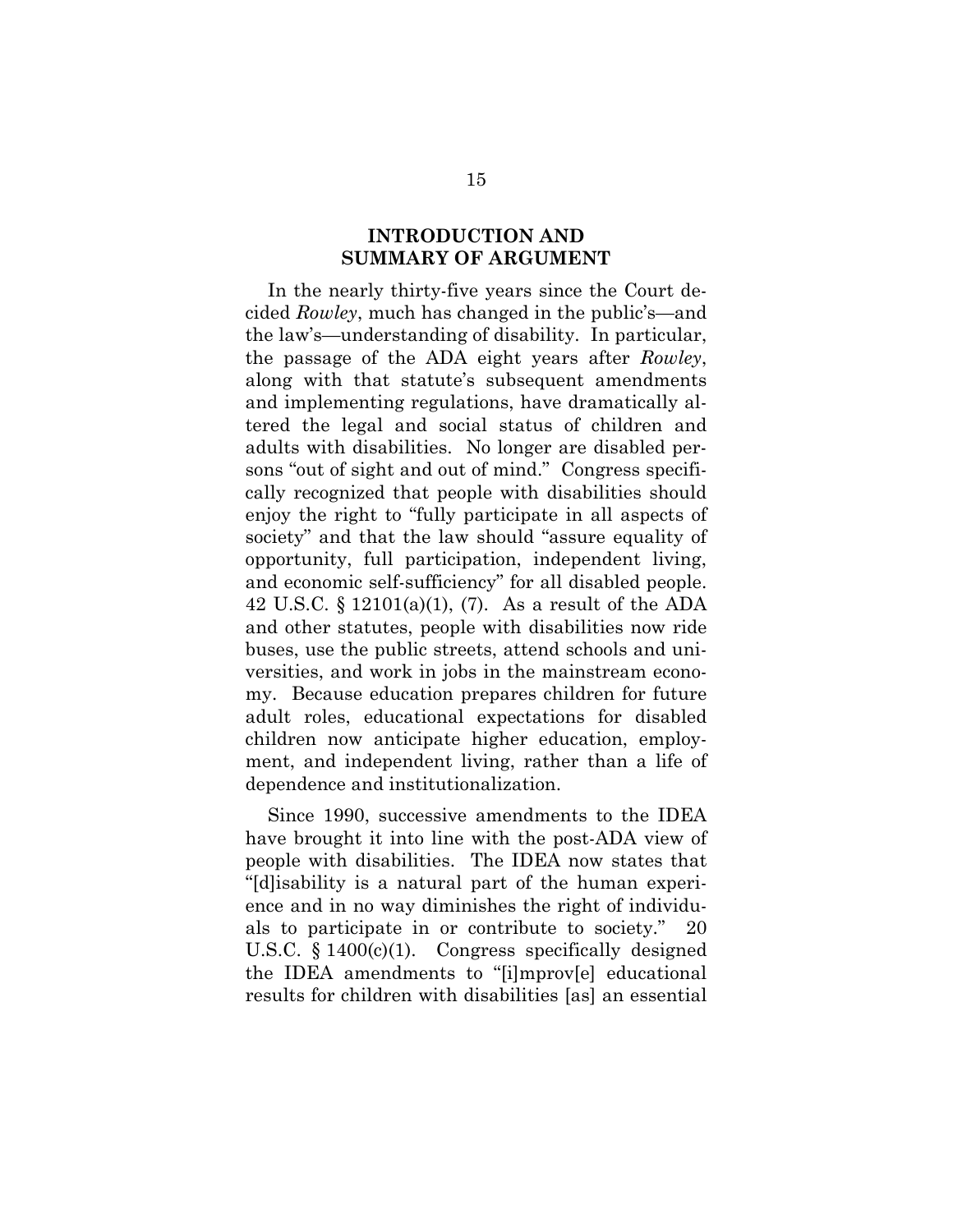element of our national policy of ensuring equality of opportunity, full participation, independent living, and economic self-sufficiency." Individuals with Disabilities Education Act Amendments of 1997, Pub. L. No. 105-17 § 101, 111 Stat. 37, 38 (1997) (new  $§ 601(c)(1)$ . Over the same period, amendments to the Elementary and Secondary Education Act amendments that refer to and are referenced by the IDEA—have adopted a model of standards-based education for all students and have specifically included disabled students in that model.

In the decision under review, the Tenth Circuit failed to give due credit to the narrow reach of the *Rowley* decision and failed to consider the changes in the IDEA since the *Rowley* decision. *Rowley* addressed an unusual set of facts, and the Court expressly limited its analysis to those facts. Nothing in the *Rowley* Court's decision purported to adopt a general standard that would apply across the diverse array of fact settings that IDEA cases present. Further, the amendments to the statute since *Rowley* have decisively answered the Court's concern that the IDEA did not set forth a substantive rule governing the education that students with disabilities must receive. Those amendments incorporate the IDEA into the federal statutory policy of standardsbased education for all children. They make clear that a school district's educational interventions must seek to enable a child with a disability to meet the standards the district applies to all children, at least absent a specific justification tied to the unique needs of the child. Congress's move to standardsbased education, combined with the specific language of the amendments to the IDEA, make the Tenth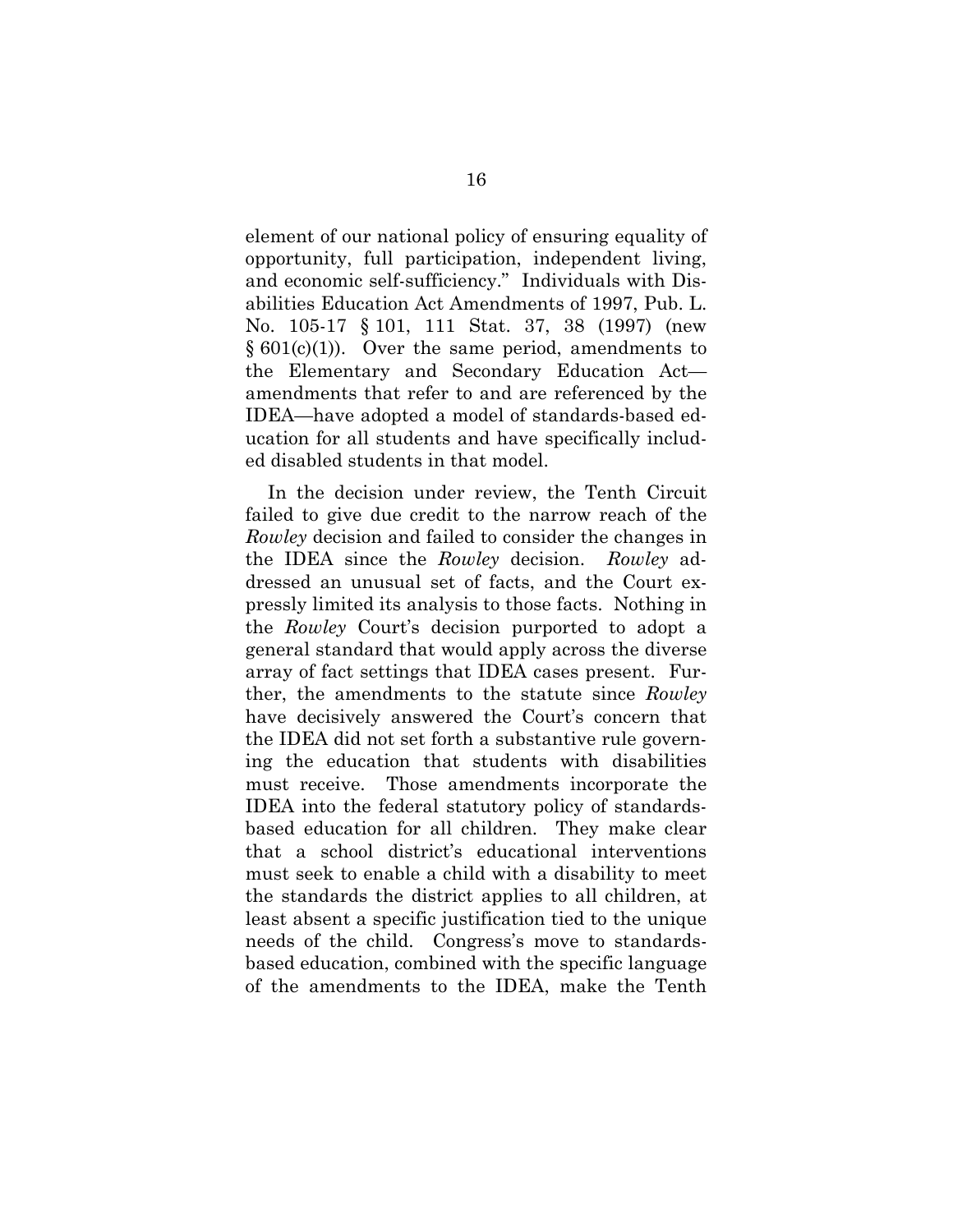Circuit's merely-more-than-*de-minimis* standard untenable.

#### **ARGUMENT**

### **A.** *Rowley* **Addressed a Narrow, Unusual Fact Setting and Explicitly Declined to Set Forth a Comprehensive FAPE Standard Extending Beyond That Setting**

Until the grant of certiorari here, *Rowley* was the only case in which this Court had addressed the substantive content of schools' obligations to provide an "appropriate" education under the IDEA. *Rowley* came before this Court in 1982, just a few years after Congress first required participating States to provide a "free appropriate public education" to disabled children. *See* Education for All Handicapped Children Act of 1975, Pub. L. No. 94-142 § 3(c), 89 Stat. 773, 775 (1975).

Because the *Rowley* decision depended crucially on the facts before the Court, it is appropriate to begin by reviewing those facts. Amy Rowley, an elementary school student, was deaf, though she had "minimal residual hearing and [was] an excellent lipreader." *Rowley*, 458 U.S. at 184. She received her education in the regular classroom along with her nondisabled classmates. *See ibid.* Rowley's parents requested that her school provide a signlanguage interpreter for her first-grade class. *See ibid.* But the school district instead gave Rowley "an FM hearing aid which would amplify words spoken into a wireless receiver by the teacher or fellow students during certain classroom activities." *Ibid.* It also pulled her out of class to "receive instruction from a tutor for the deaf for one hour each day and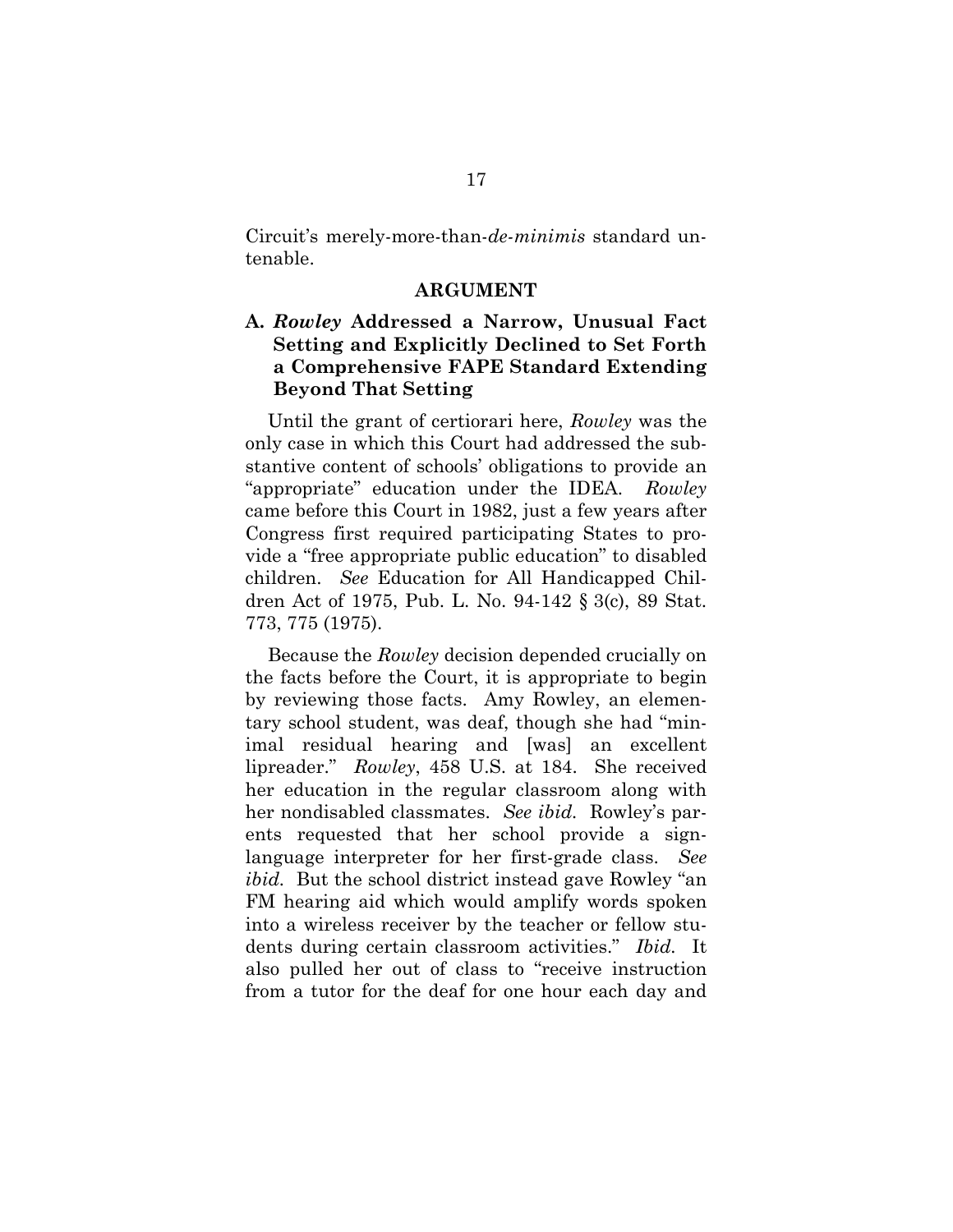from a speech therapist for three hours each week." *Ibid.* 

The district court found that, even without a signlanguage interpreter, Rowley "perform[ed] better than the average child in her class and [was] advancing easily from grade to grade." *Id.* at 185 (internal quotation marks omitted). The Court also found that Rowley was "'a remarkably well-adjusted child' who interact[ed] and communicate[d] well with her classmates and ha[d] 'developed an extraordinary rapport' with her teachers." *Ibid.* (quoting district court's findings).

The facts of *Rowley* were thus distinctive—and not at all representative of the full range of cases to which the IDEA, by its terms, applies. The case involved a high-achieving student who, although not reaching her full potential, was doing better than most of her nondisabled peers—even without the educational interventions that her parents argued were appropriate. The case also involved a dispute regarding what this Court believed to be a broad question of educational policy left to the States: whether oral instruction or sign language was "the best method for educating the deaf, a question long debated among scholars." *Id.* at 207 n.29.2

l

<sup>2</sup> Under the current version of the IDEA, schools must, "in the case of a child who is deaf or hard of hearing, consider the child's language and communication needs, opportunities for direct communications with peers and professional personnel in the child's language and communication mode, academic level, and full range of needs, including opportunities for direct instruction in the child's language and communication mode." 20 (Footnote continued on following page)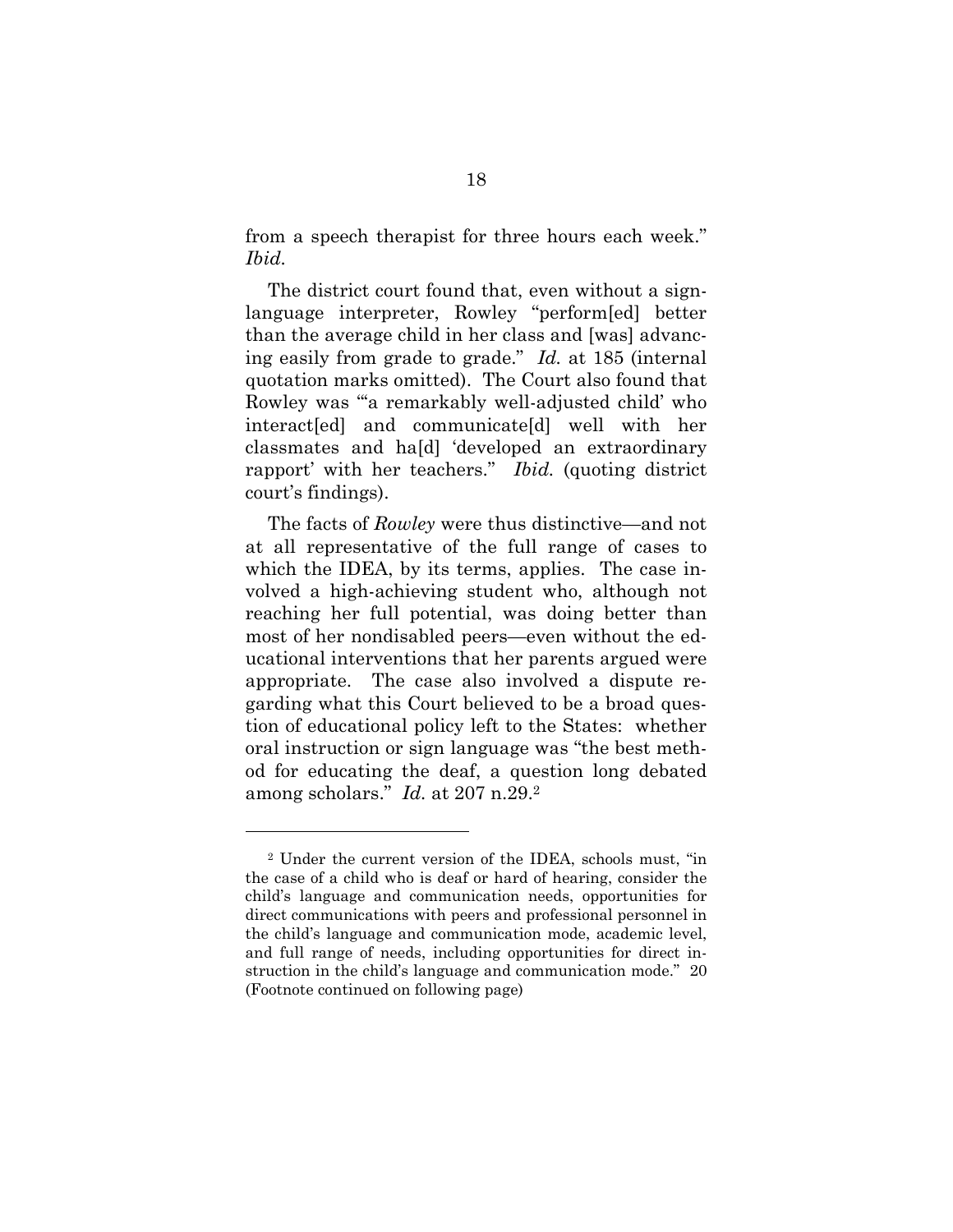This Court explicitly tied its decision in *Rowley* to the distinctive facts of the case. The Court recognized that the statute "requires participating States to educate a wide spectrum of handicapped children," who may have a wide range of different abilities and needs for services and supports. *Id.* at 202. It thus expressly declined to "attempt today to establish any one test for determining the adequacy of educational benefits conferred upon all children covered by the Act." *Ibid.* Rather, the Court explicitly "confineed [its] analysis" to the situation of "a handicapped child who is receiving substantial specialized instruction and related services, and who is performing above average in the regular classrooms of a public school system." *Ibid.* In that situation, the Court explained, a student's receipt of good marks and advancement from grade to grade is "an important factor" in determining whether the child has received a free appropriate public education. *Id.* at 203. But, the Court emphasized, even that factor was not conclusive:

We do not hold today that every handicapped child who is advancing from grade to grade in a regular public school system is automatically receiving a "free appropriate public education." In this case, however, we find Amy's academic progress, when considered with the special services and professional consideration

1

U.S.C. § 1414(d)(3)(B)(iv). That provision might well alter the result in *Rowley* if the case arose today, though this case does not present that question.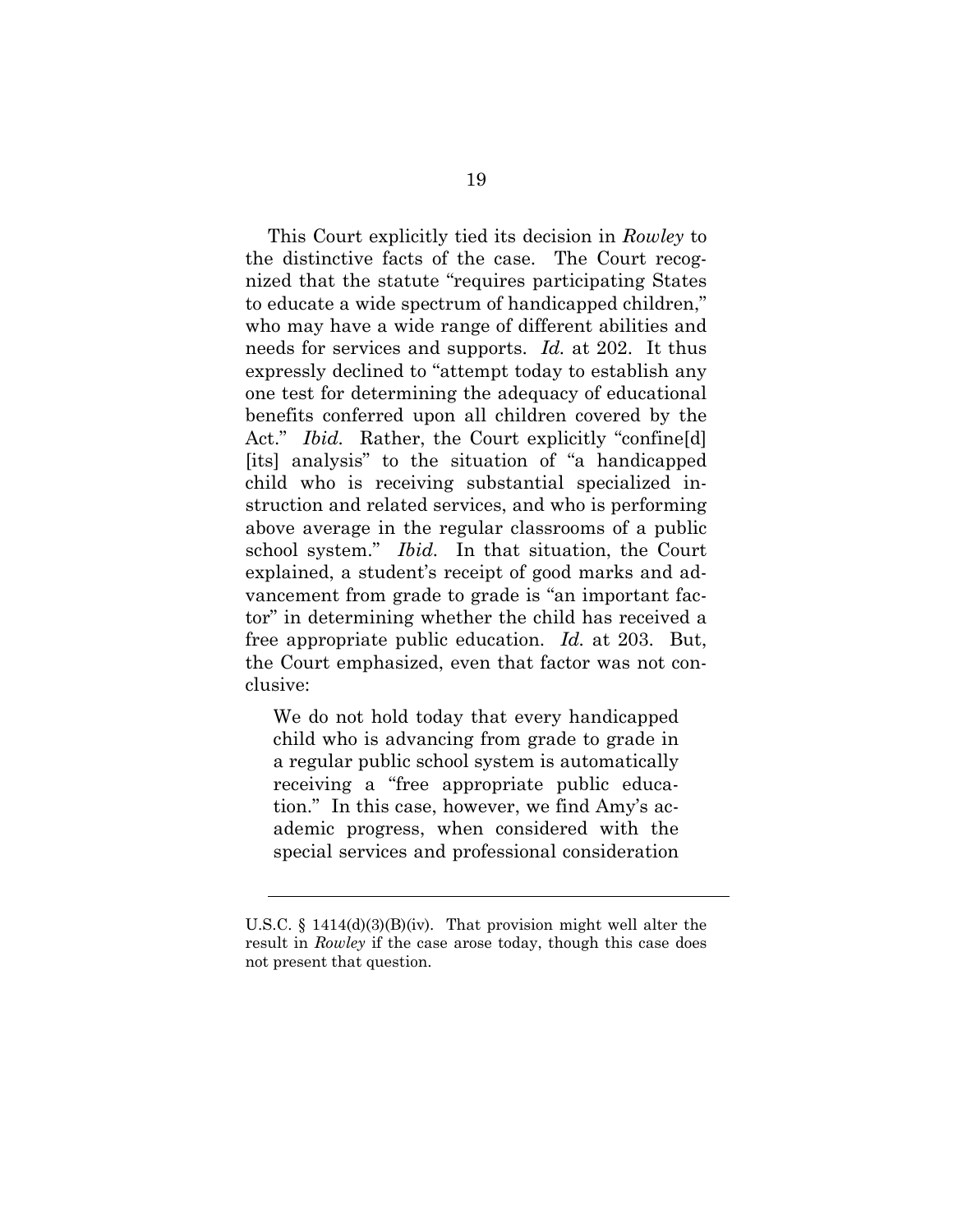accorded by the Furnace Woods school administrators, to be dispositive.

*Id.* at 203 n.25. The *Rowley* Court could hardly have been clearer: Its holding turned on the case's particular facts.

Because of those distinctive facts, the *Rowley* Court phrased most of its key legal statements in the negative. It rejected various maximalist claims regarding the scope of a State's obligations, but it did not embrace any overarching standard for determining what constitutes an "appropriate" education. The Court observed that Congress had not provided a "comprehensive statutory definition of the phrase 'free appropriate public education.'" *Id.* at 190 n.11. The Court said that "[w]hatever Congress meant by an 'appropriate' education, it is clear that it did not mean a potential-maximizing education." *Id.* at 197 n.21; *see also id.* at 200 (rejecting a standard that would have required the State "to maximize the potential of each handicapped child commensurate with the opportunity provided nonhandicapped children"). However, the Court also disclaimed any effort to adopt a comprehensive standard for determining when a State had satisfied its obligation to provide a free appropriate public education. *See id.* at 202.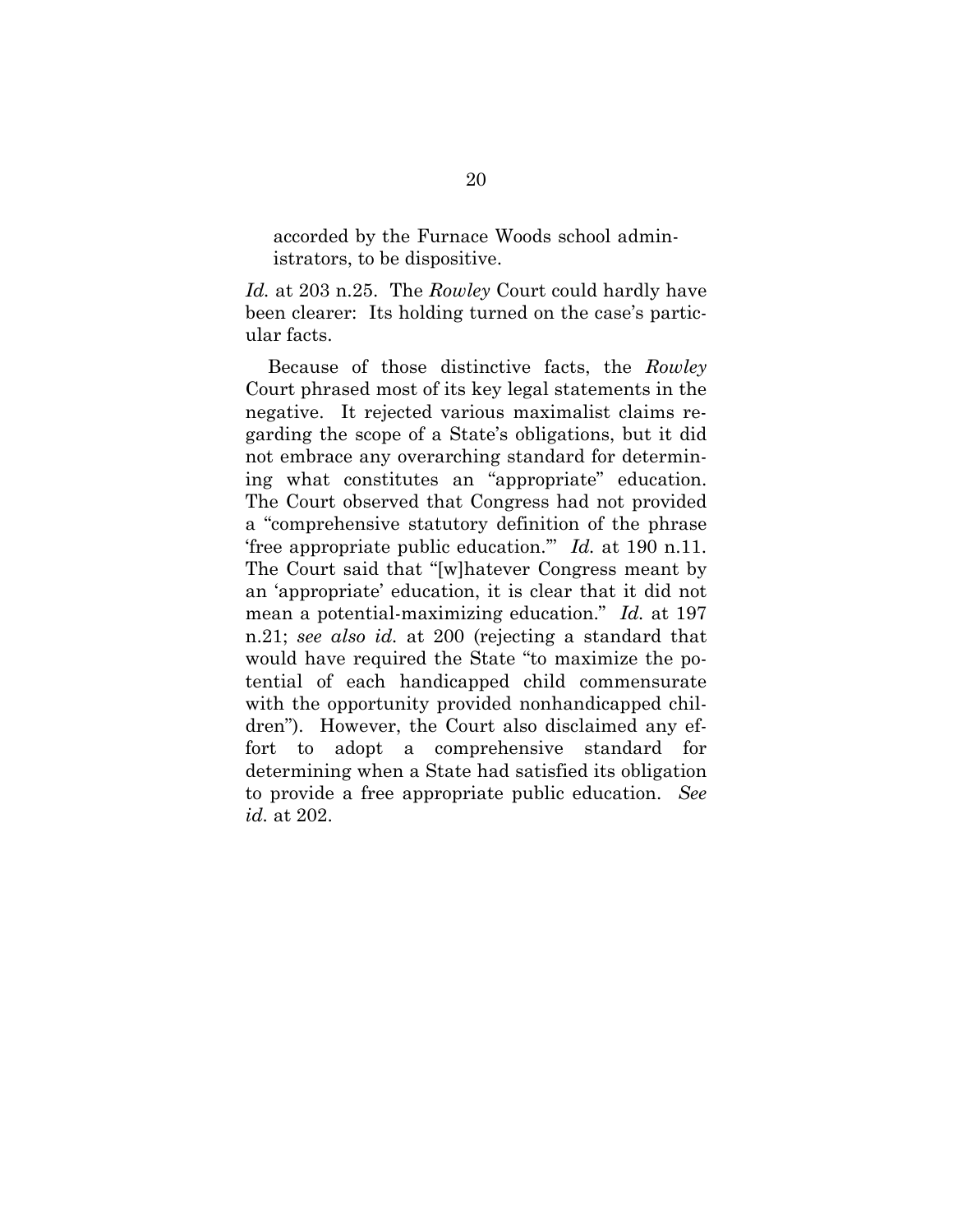### **B. Post-***Rowley* **Amendments to the IDEA Make Clear That a FAPE Must Provide the Child with the Specialized Instruction and Services Which Allow the Child the Opportunity to Meet the Standards the School District Applies to All Children**

In the years since *Rowley*, Congress has not been silent. To the contrary, it has repeatedly amended the IDEA. Where the *Rowley* Court found that Congress had not adopted language providing a "substantive standard prescribing the level of education to be accorded handicapped children," *id.* at 189, the post-*Rowley* amendments have progressively expanded States' substantive obligations under the statute. These amendments make clear that a school district's educational interventions must provide a child with a disability an equal opportunity to meet the standards the district applies to all children. Any deviation from that universal standard must be tied to the unique needs of the child. The Tenth Circuit's merely-more-than-*de-minimis* test therefore falls far short of the requirements that Congress has imposed since *Rowley*.

#### *1. The 1997 amendments*

In 1997, fifteen years after *Rowley*, Congress reauthorized the IDEA and made substantial amendments. Many of those amendments focused specifically on enhancing the substantive obligations of school districts to provide a free appropriate public education. Those amendments responded directly to *Rowley* by removing many of the key underpinnings of that decision.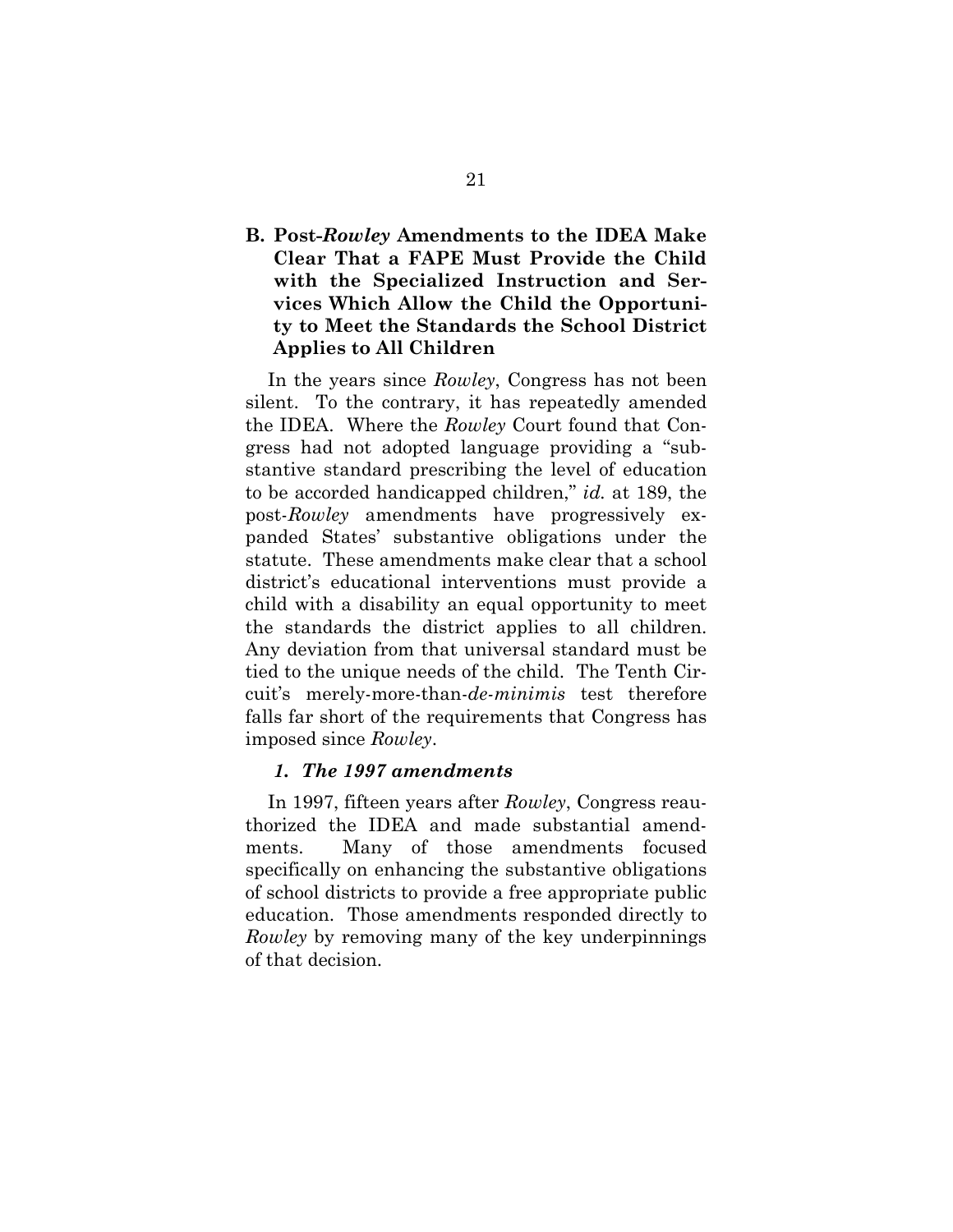The response to *Rowley* is evident from the new findings Congress added to the text of the IDEA. "Because [they are] included in the [statute's] text," these findings "give[] content to the [statute's] terms." *Sutton v. United Air Lines, Inc.*, 527 U.S. 471, 487 (1999). In *Rowley*, the Court had described Congress as having aimed "primarily to make public education available to handicapped children." 458 U.S. at 192. "But in seeking to provide such access to public education," the Court said, "Congress did not impose upon the States any greater substantive educational standard than would be necessary to make such access meaningful." *Ibid.* The findings included in the 1997 amendments to the IDEA state that the statute had largely succeeded in achieving that "access" goal. Congress found that "[s]ince the enactment and implementation of the Education for All Handicapped Children Act of 1975, this Act has been successful in ensuring children with disabilities and the families of such children access to a free appropriate public education and in improving educational results for children with disabilities." Pub. L. No. 105-17 § 101, 111 Stat. at 39 (new § 601(c)(3)).

But Congress went on to state that the law had not yet achieved its substantive, rather than its access, goals: "However, the implementation of this Act has been impeded by low expectations, and an insufficient focus on applying replicable research on proven methods of teaching and learning for children with disabilities." *Ibid.* (new  $\S$  601(c)(4)). Congress also emphasized that since the statute's original enactment in 1975, "[o]ver 20 years of research and experience ha[d] demonstrated that the education of children with disabilities can be made more effective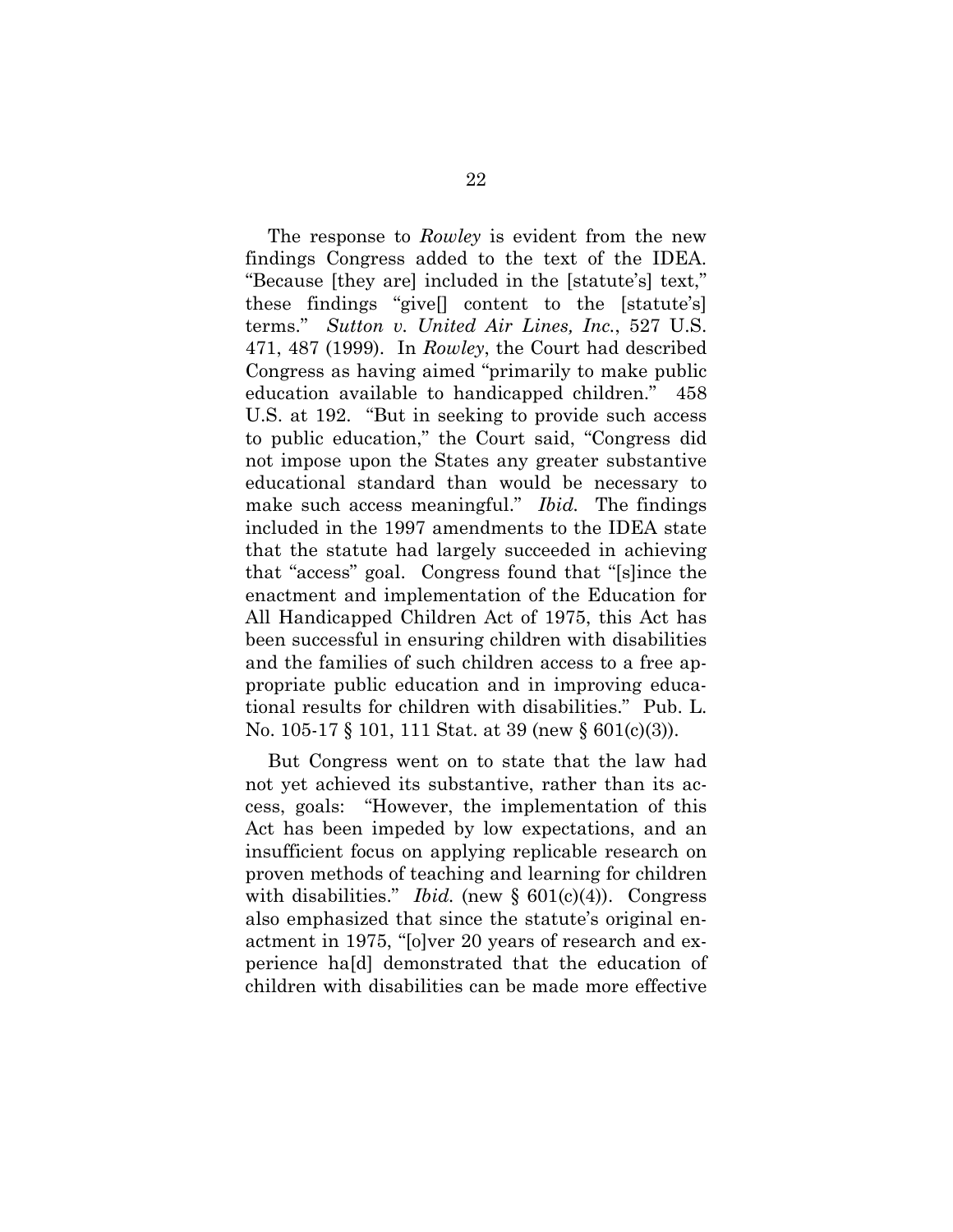by," among other things: (1) "having high expectations for such children and ensuring their access in the general curriculum to the maximum extent possible" and (2) supporting professional development so that teachers can enable children to "meet developmental goals and, to the maximum extent possible, those challenging expectations that have been established for all children" as well as to "be prepared to lead productive, independent, adult lives, to the maximum extent possible." *Ibid.* (new  $\S$  601(c)(5)(A), (E)). By using the phrase "maximum extent possible" *three times* in this provision, Congress clearly communicated its rejection of a minimal benefit standard.

Congress's 1997 findings thus added a new focus on ensuring that disabled children would not just have the chance to go to public school, but that they would have an equal opportunity to participate "in the general curriculum to the maximum extent possible." *Ibid.*3 Congress underscored its new substantive focus—and its emphasis on high expectations by amending the statement of purposes that appears in the statutory text. As originally enacted in 1975,

l

<sup>3</sup> The legislative history of the 1997 amendments further underscores Congress's effort to move from the goal of access "to the next step of providing special education and related services to children with disabilities: to improve and increase their educational achievement." S. Rep. 105-17, at 2-3 (1997). The Senate Report stated that, with the statute's access goals having been largely achieved, "the critical issue now is to place greater emphasis on improving student performance and ensuring that children with disabilities receive a quality public education." *Id.* at 3.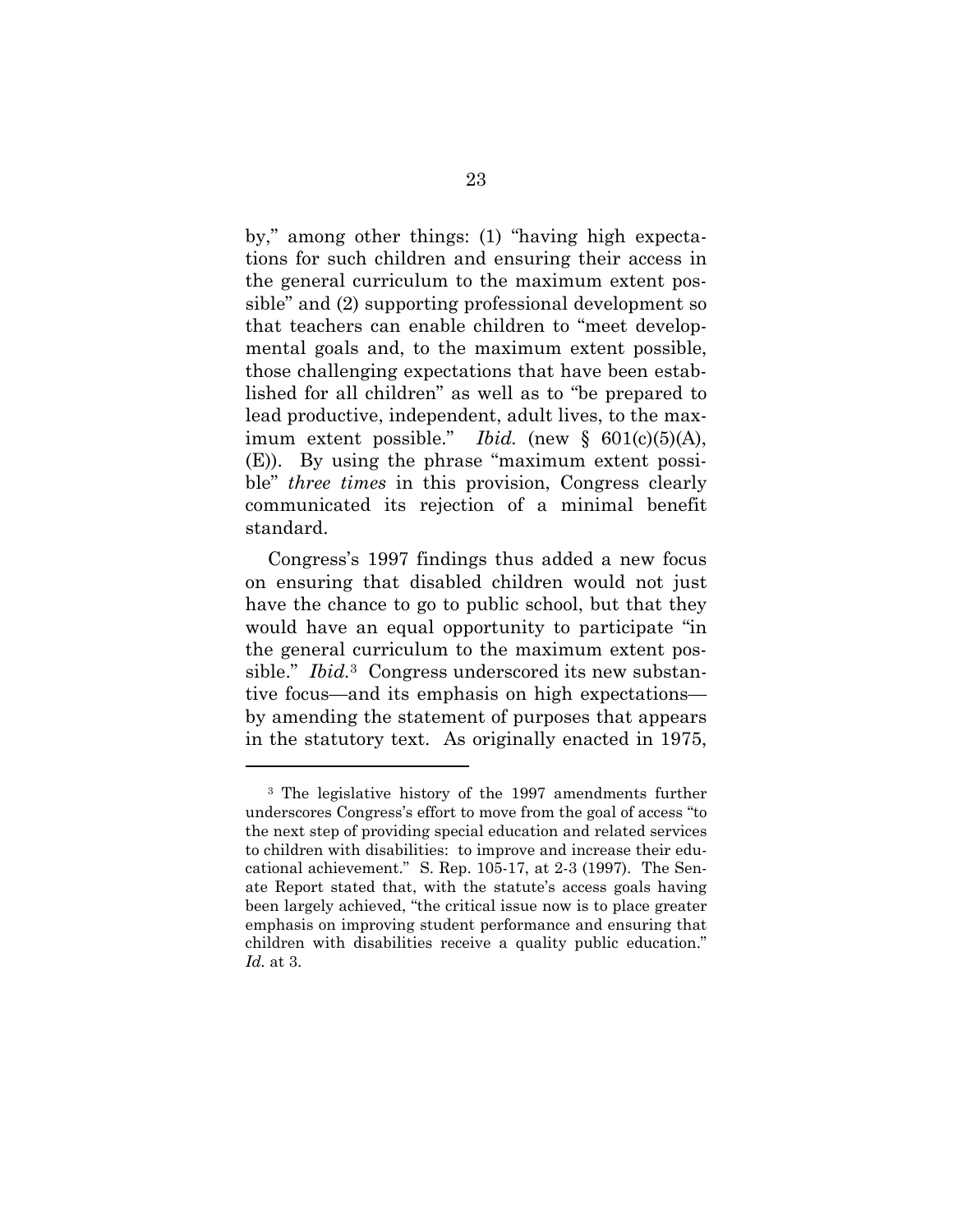the statute provided that "the purpose of this Act" was "to assure that all handicapped children have available to them \* \* \* a free appropriate public education which emphasizes special education and related services designed to meet their unique needs." Pub. L. No. 94-142 § 3(c), 89 Stat. at 775. The 1997 amendments described the statute's purpose in more robust terms, as aiming "to ensure that all children with disabilities have available to them a free appropriate public education that emphasizes special education and related services designed to meet their unique needs *and prepare them for employment and independent living*." Pub. L. No. 105-17 § 101, 111 Stat. at  $42$  (new §  $601(d)(1)(A)$ ) (emphasis added).

The 1997 amendments were not limited to changing the statute's findings and purposes. Congress also made significant changes to the IDEA's operative provisions. These changes, too, responded directly to *Rowley*. Although Congress did not substantively alter the statutory provision that defines "free appropriate public education," *see id.* § 101, 111 Stat. at 44 (new § 602(8)), it made significant changes to the key component of the FAPE definition—the statute's requirements regarding the content of an "individualized education program" (IEP). As *Rowley* recognized, 458 U.S. at 181-82, the IEP requirement gives substance to the statutory command to provide a free appropriate public education. That remains true to this day. *See* 20 U.S.C. § 1401(9) ("free appropriate public education" means special education and related services that, *inter alia*, "are provided in conformity with the individualized education program required under section 1414(d) of this title").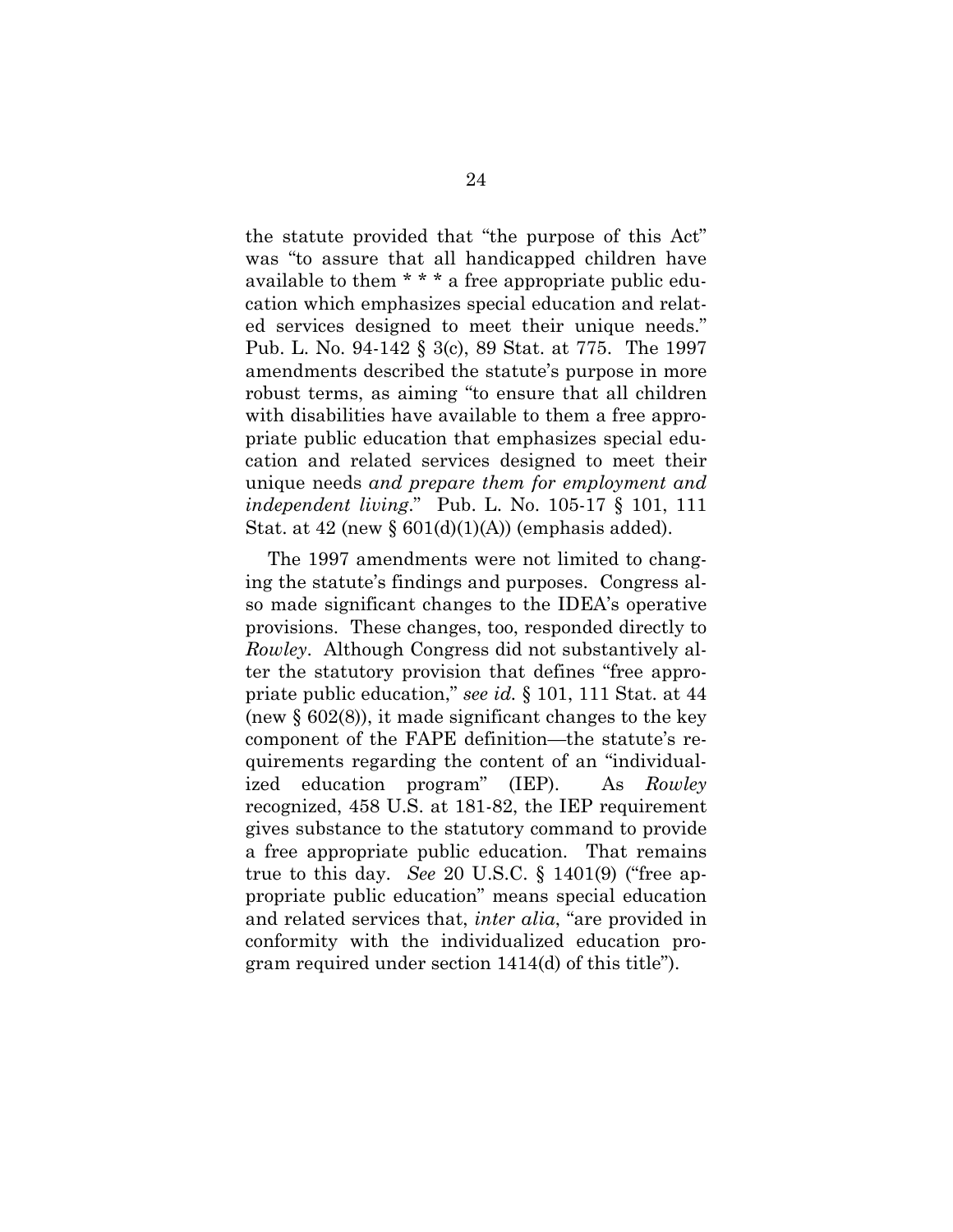At the time the Court decided *Rowley*, the provision describing what schools must include in an IEP spoke in essentially procedural terms:

(A) a statement of the present levels of educational performance of such child, (B) a statement of annual goals, including short-term instructional objectives, (C) a statement of the specific educational services to be provided to such child, and the extent to which such child will be able to participate in regular educational programs, (D) the projected date for initiation and anticipated duration of such services, and (E) appropriate objective criteria and evaluation procedures and schedules for determining, on at least an annual basis, whether instructional objectives are being achieved.

*Rowley*, 458 U.S. at 182 (quoting 20 U.S.C. § 1401(19) (1982)). Based in large part on the limited substantive content of this provision, the Court concluded "that adequate compliance with the procedures prescribed would in most cases assure much if not all of what Congress wished in the way of substantive content in an IEP." *Id.* at 206.

The 1997 amendments extensively revised the requirements for what must be included in an IEP. These new requirements specifically focused on ensuring that children with disabilities could participate and progress in the general education curriculum. Thus, instead of merely stating that the IEP should describe "the extent to which" the child "will be able to participate in regular educational programs"—as the former provision did—the new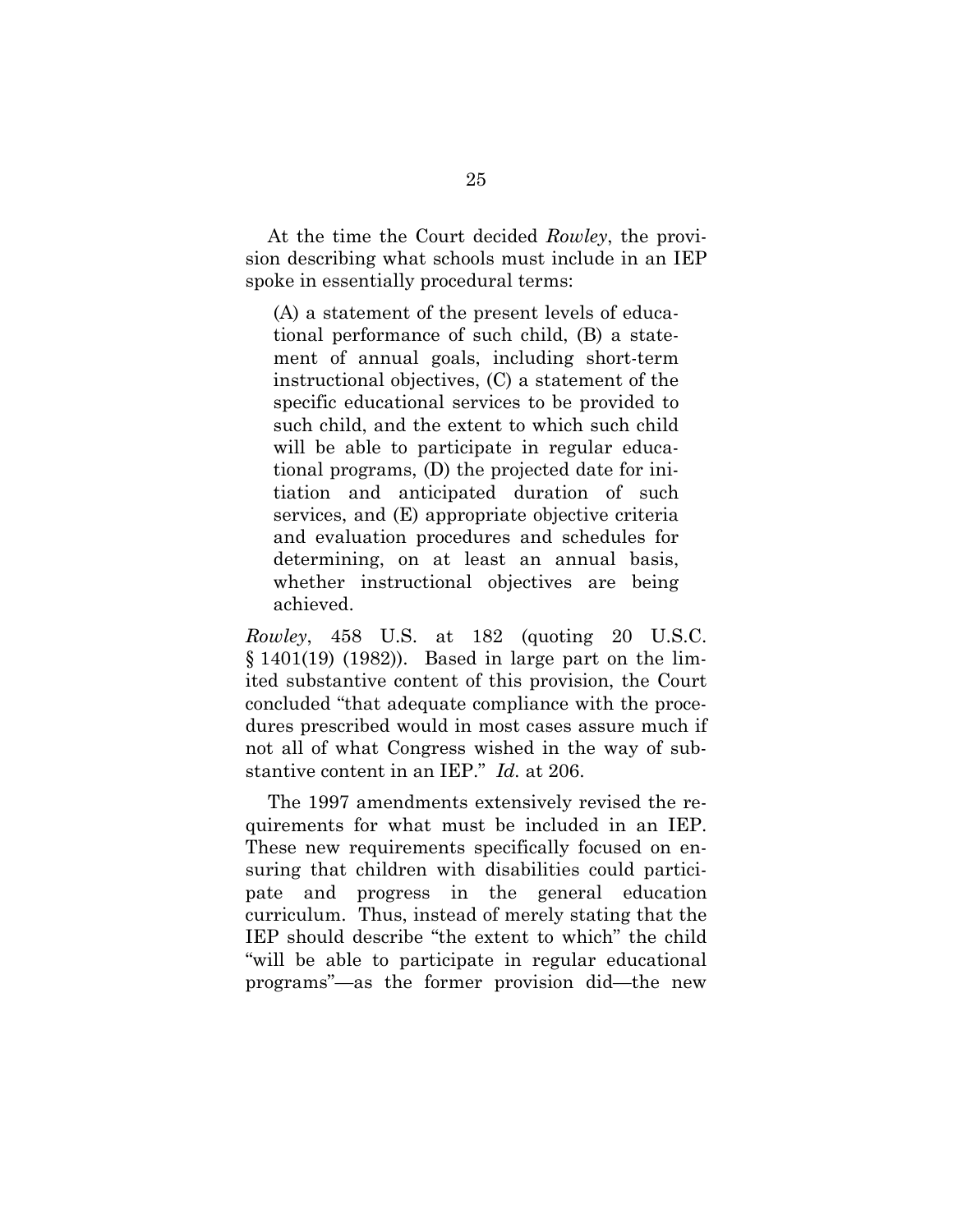provision affirmatively required the IEP to provide goals for "meeting the child's needs that result from the child's disability to enable the child *to be involved in and progress in the general curriculum*." Pub. L. No. 105-17 § 101, 111 Stat. at 84 (new  $\S 614(d)(1)(A(ii)(I))$  (emphasis added). The new provision also required the IEP to set forth "the special education and related services," "supplementary aids and services," and "program modifications or supports" that the school would provide to enable the child "to be involved and progress in the general curriculum." *Ibid.* (new §  $614(d)(1)(A)(iii)(II)$ ). Finally, the new provision required that the annual review of a child's IEP "revise[] the IEP as appropriate to address," among other things, "any lack of expected progress toward the annual goals and in the general curriculum." *Id.* § 101, 111 Stat. at 87 (new  $§ 614(d)(4)(A)(ii)(I)).$ 

These changes to the required IEP contents reflect an equal-opportunity approach consistent with the developments in disability law since *Rowley*.4 The objective is to remove barriers and provide individualized services and supports that enable the student not only to access but to achieve in the general curriculum. And these *substantive* changes mesh perfectly with, and add a layer of content to, the statute's requirements for the IEP *process*. The 1997

l

<sup>4</sup> For "an overview of Federal civil rights laws that ensure equal opportunity for people with disabilities," *see* Disability Rights Section, U.S. Dep't of Justice, A Guide to Disability Rights Laws (July 2009), available at https://www.ada.gov/ cguide.htm.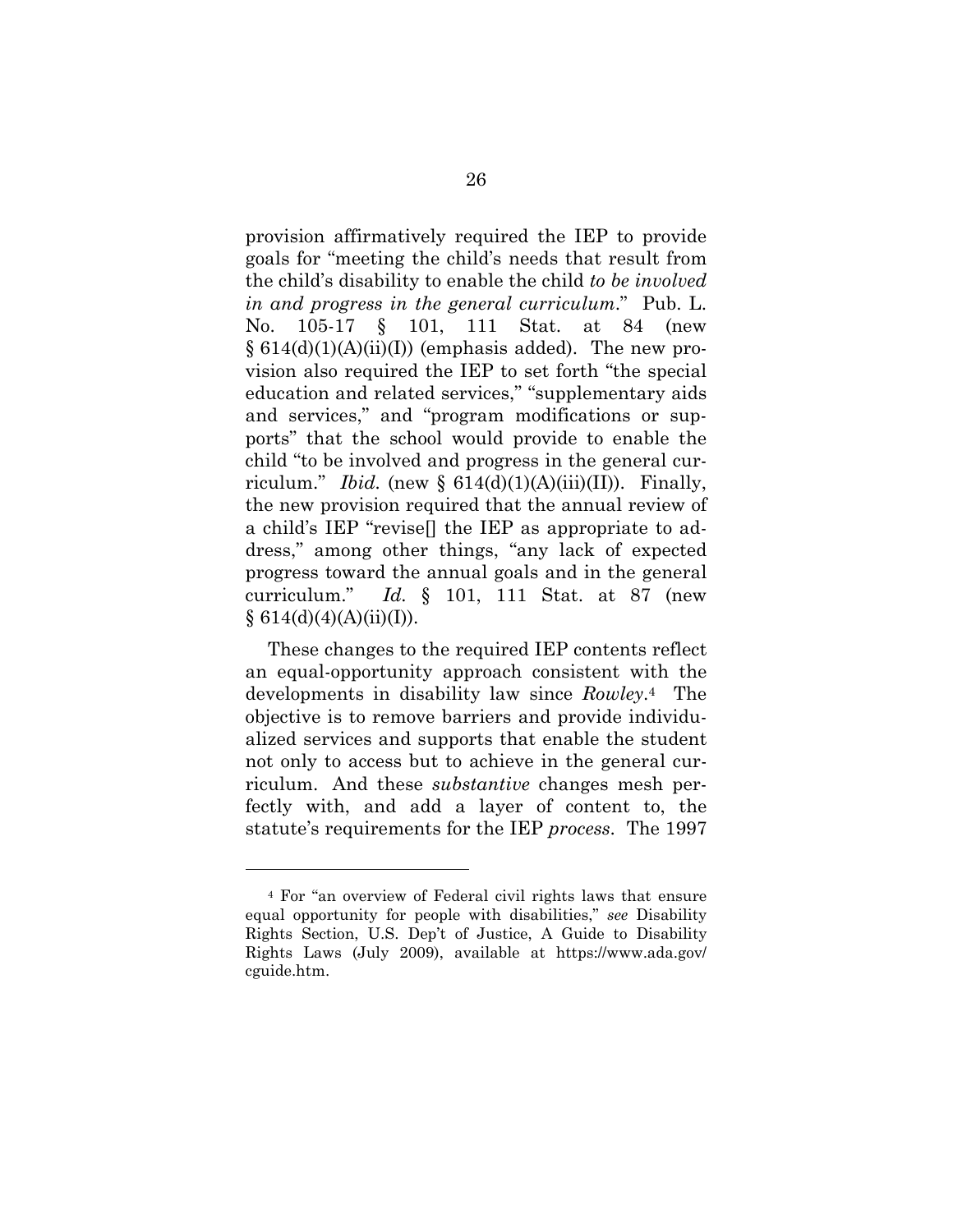amendments set forth the steps involved in this process, starting with comprehensive assessments in all areas of suspected disability, a review of present levels, development of specific goals and services, an examination of any barriers to participation, and an evidence-based system for the evaluation of progress. *See* Pub. L. No. 105-17 § 101, 111 Stat. at 83-85 (new § 614(d)). (The current version of these provisions appears at 20 U.S.C.  $\S$  1414(d).) If the IEP services and adaptations are delivered with fidelity, the student has an equal opportunity to achieve in the general curriculum, as well as in other areas such as functional, social, and communication goals. By setting forth the steps to remove barriers and develop individualized services, the amended IEP provisions address the *Rowley* Court's concern about applying an equal opportunity standard by allowing the team to consider the "myriad of factors that might affect a particular student's ability to assimilate information presented in the classroom." *Rowley*, 458 U.S. at 198.

By focusing on participation—and progress—in the general curriculum, these new statutory provisions highlighted Congress's intent to ensure that children with disabilities would receive the same educational opportunities, and be judged by the same educational standards, as nondisabled children. Another amendment Congress made in 1997 underscores this point. That amendment required states to "establish[] goals for the performance of children with disabilities in the State." Pub. L. No. 105-17 § 101, 111 Stat. at 67 (new § 612(a)(16)). Congress provided that those goals must be "consistent, to the maximum extent appropriate, with other goals and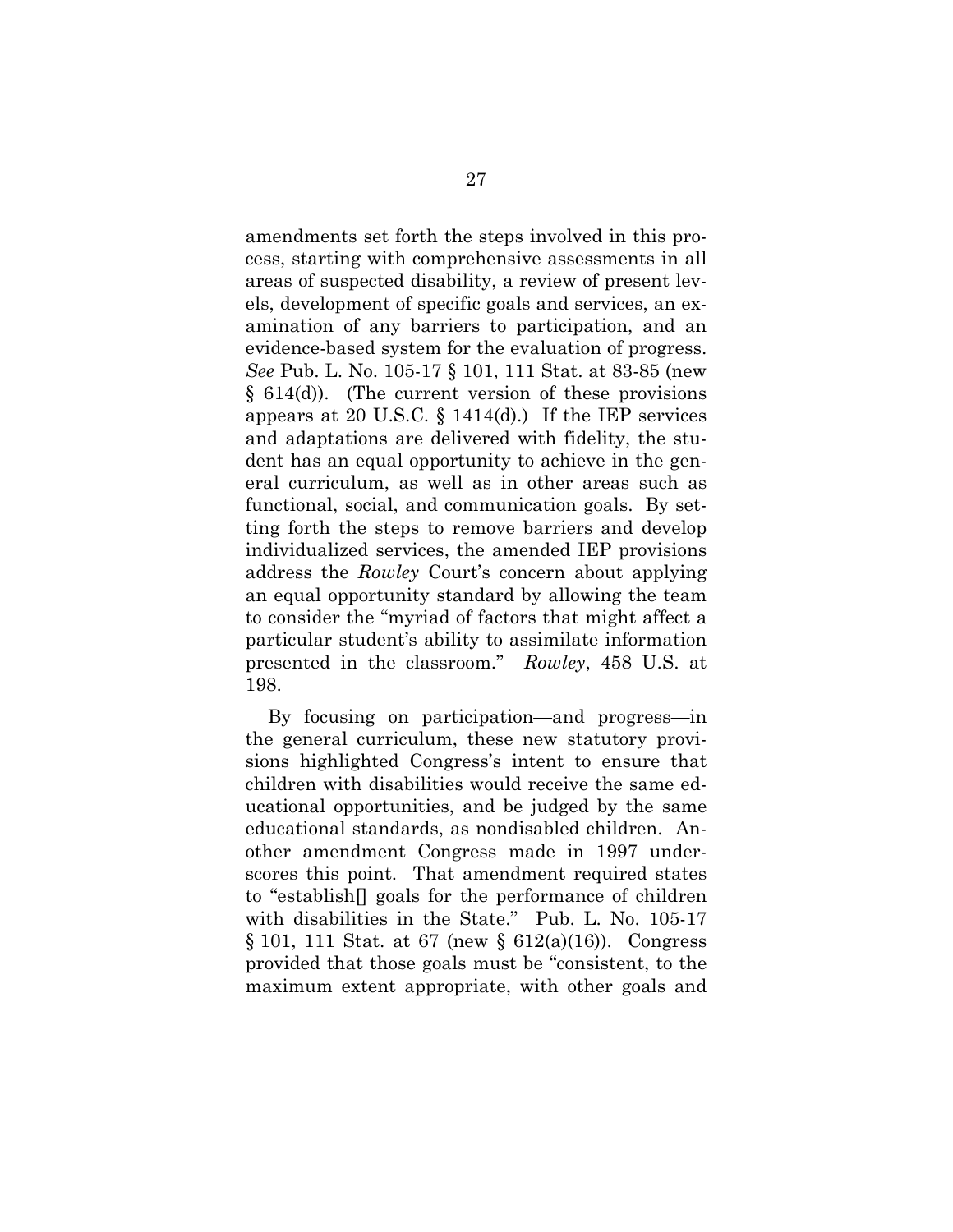standards for children established by the State." *Id.* (new  $\S$  612(a)(16)(A)(ii)). Congress also required States to include children with disabilities in the same "general State and district-wide assessment programs" as nondisabled students, "with appropriate accommodations, where necessary." *Id.* (new  $§ 612(a)(17)$ . Parent-resource centers and parenttraining and information centers were created to help children with disabilities "to meet developmental goals and, to the maximum extent possible, those challenging standards that have been established for all children" and "to be prepared to lead productive independent adult lives, to the maximum extent possible." *Id.* (new  $\S 683(a)(1)-(2)$ ).<sup>5</sup>

#### *2. The 2004 amendments aligned special and general education standards and accountability*

In 2004, Congress reauthorized the IDEA once again. And once again, it added provisions that emphasized the robust substantive obligations that it intended to impose on States. Congress retained the statutory findings that the law had largely succeeded in achieving its access goal but that implementation had been impeded by low expectations. *See* Individuals with Disabilities Education Improvement Act of 2004, Pub. L. No. 108-446 § 101, 118 Stat. 2647, 2649 (2004) (codified at 20 U.S.C. § 1400(c)(3), (4)). To address the continuing concerns, Congress amended—

l

<sup>&</sup>lt;sup>5</sup> "[C]hallenging standards" was later amended to "challenging academic achievement goals." 20 U.S.C. §§ 1471(b)(1),  $1472(a)(1)$ .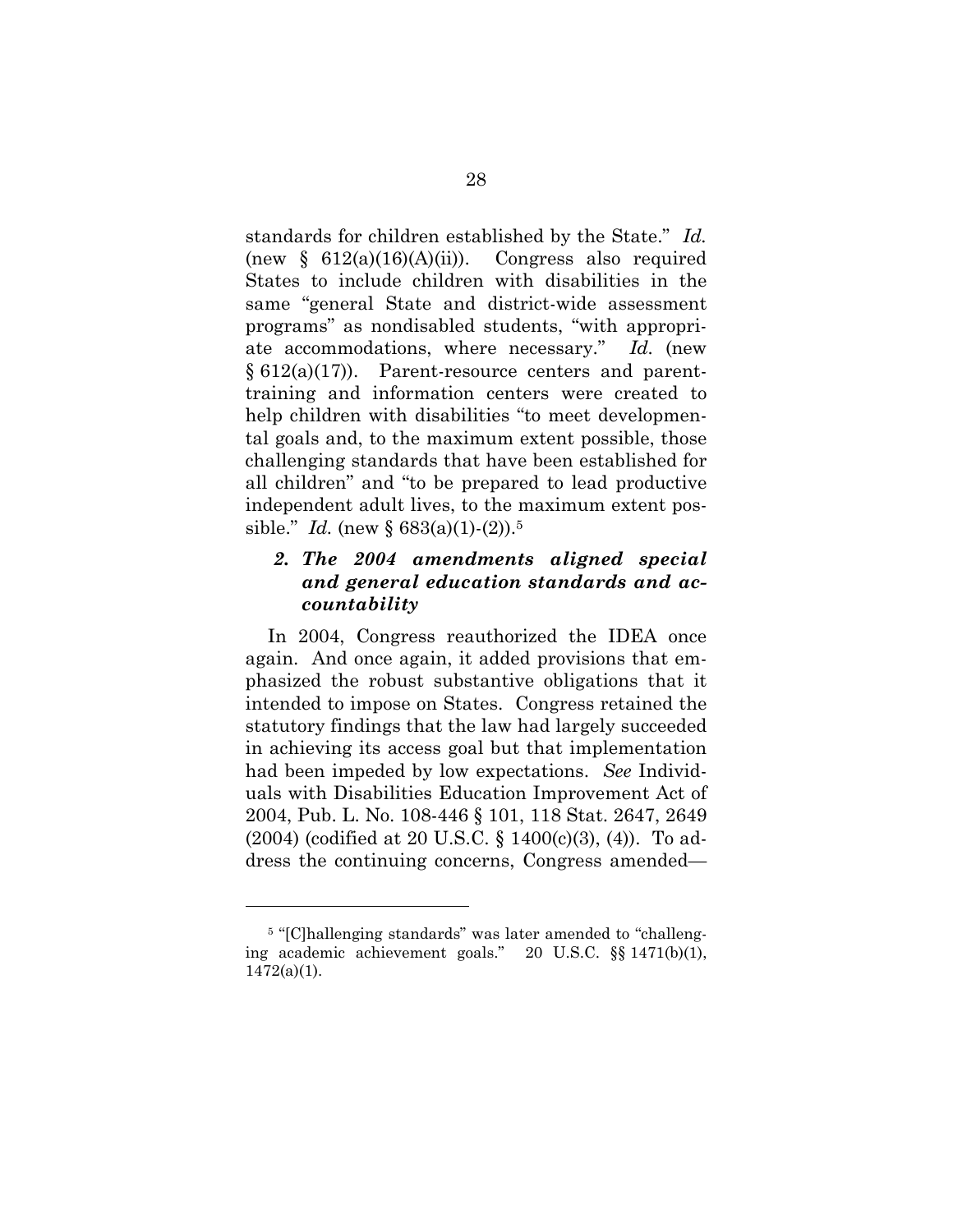and ratcheted up—its prior finding regarding the high expectations schools should entertain.

Congress now declared that "[a]lmost 30 years of research and experience ha[d] demonstrated that the education of children with disabilities can be made more effective by," among other things, "having high expectations for such children and ensuring their access to the general education curriculum in the regular classroom, to the maximum extent possible, in order to" meet, "to the maximum extent possible, the challenging expectations that have been established for all children," as well as to "be prepared to lead productive and independent adult lives, to the maximum extent possible." *Ibid.* (codified at 20 U.S.C.  $§ 1400(c)(5)(A))$ . The use of the words "maximum extent possible" defies a "more than *de minimus*" standard. Congress also found that the education of children with disabilities would be more effective if implementation of the IDEA were "coordinat[ed]" with more general "school improvement efforts, including improvement efforts under the Elementary and Secondary Education Act of 1965." *Ibid.* (codified at 20 U.S.C. § 1400(c)(5)(C)). By including children with disabilities in those broader efforts, Congress found, States can "ensure that such children benefit from such efforts and that special education can become a service for such children rather than a place where such children are sent." *Ibid.* To advance this objective, Congress amended the statutory purposes to provide that the free appropriate public education should be designed to prepare students with disabilities "for further education, employment, and independent living." *Id.* § 101, 118 Stat. at 2651 (codified at 20 U.S.C. § 1400(d)(1)(A)).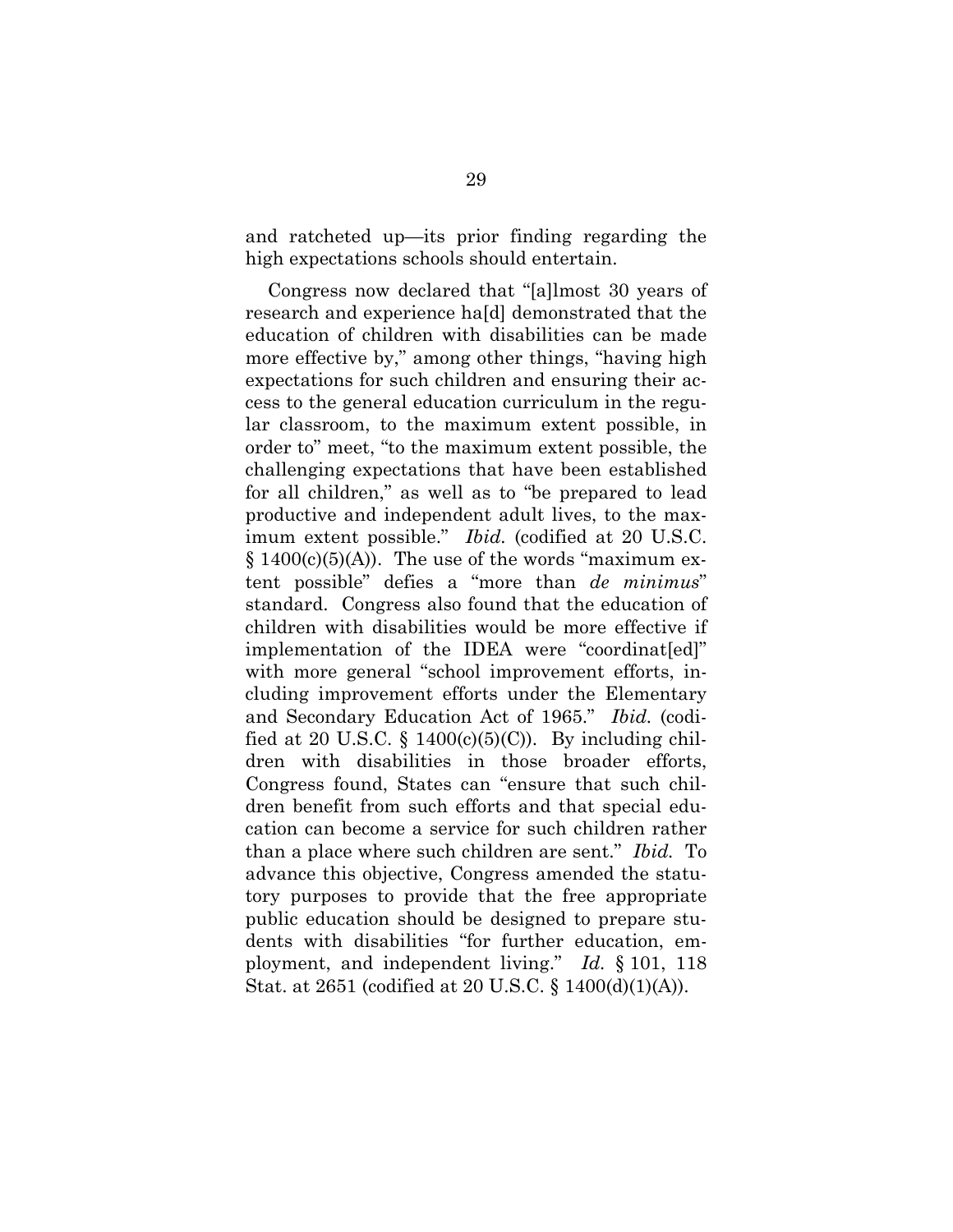The Senate Report on the 2004 amendments underscored these findings. The report emphasized that the original IDEA's access goal had largely been achieved: "Today the school house door is open." S. Rep. No. 108-185, at 6 (2003). Thus, the committee explained that its "focus during this reauthorization is on the quality of education children are receiving under the law." *Ibid.* The purpose of the amendments, the committee declared, was "to improve educational results for children with disabilities by \* \* \* [p]roviding a performance-driven framework for accountability." *Id.* at 5.

In their operative provisions, too, the 2004 amendments emphasized that children with disabilities should, to the extent possible, receive the same educational opportunities, and be judged by the same educational standards, as nondisabled children.6 The amendments required that "[s]tate rules, regulations, and policies \* \* \* support and facilitate local

<sup>6</sup> These expectations are based on a better understanding of the abilities and potential of students with disabilities. Across the Nation, 8.7% of elementary and secondary students have disabilities. U.S. Dep't of Educ., 38th Annual Report to Congress on the Implementation of the IDEA, Ex. 18 (2016). Of these students, about 90% have the same cognitive abilities as their peers without disabilities and are capable of achieving the same academic standards. Only 7% are classified as intellectually disabled. *Id.* at Ex. 20. And the Centers for Disease Control estimates that only about 38% of students with autism (or 3.2% of students with disabilities) also have intellectual disabilities. Ctrs. for Disease Control & Prevention, Prevalence of Autism Spectrum Disorders (2012). Provided adequate education, many students with intellectual disabilities are going to college, working in the community, and living independently.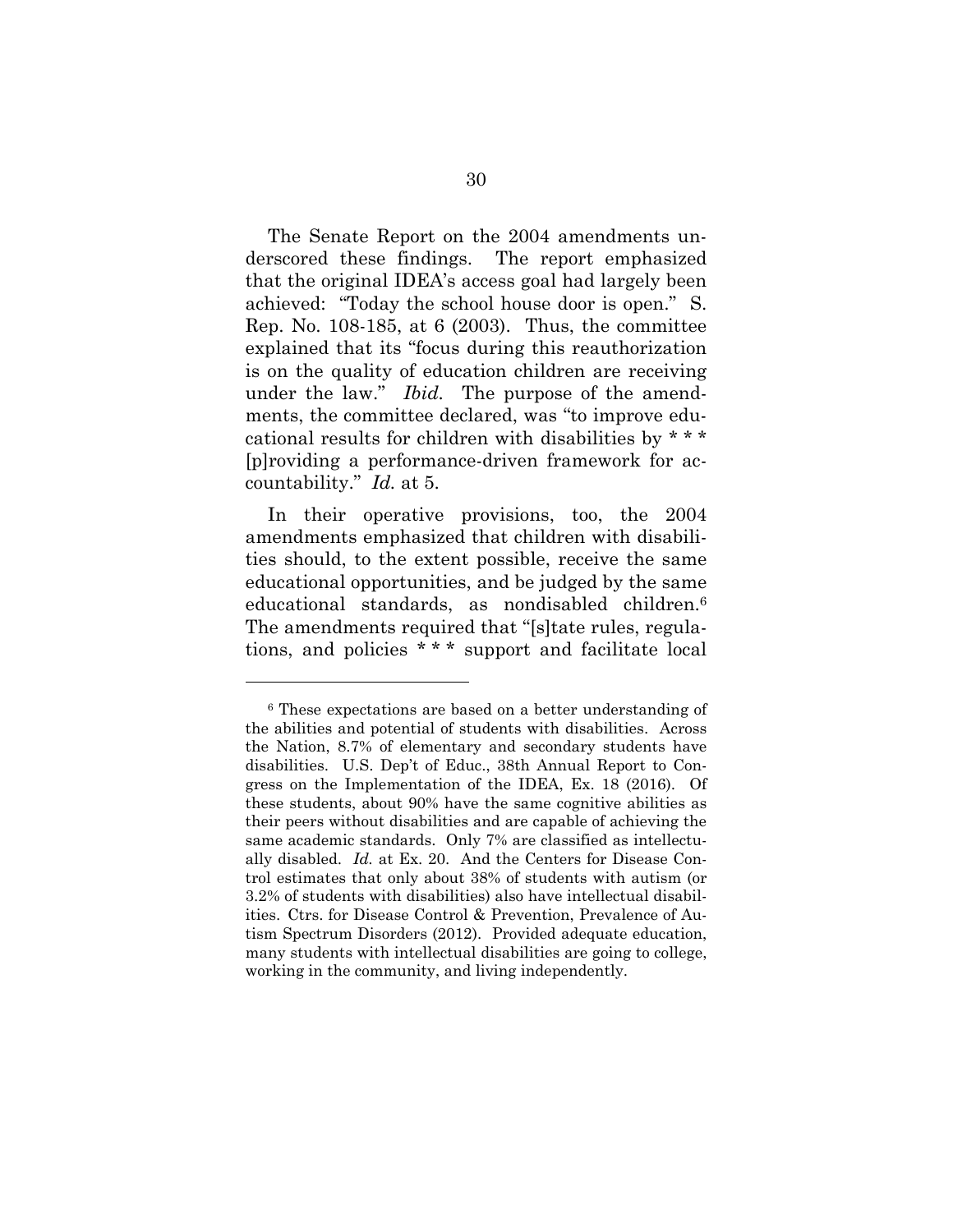educational agency and school-level system improvement designed to enable children with disabilities to meet the challenging State student academic achievement standards." Pub. L. No. 108-446 § 101, 118 Stat. at 2661 (amended § 608(b), codified at 20 U.S.C. § 1407(b)). States are required to establish a "goal of providing full educational opportunity to all children with disabilities." *Id.* § 101, 118 Stat. at 2677 (amended § 612(a)(2), codified at 20 U.S.C.  $§ 1412(a)(2)$ . The amendments required states to ensure that "[a]ll children with disabilities are included in all general State and districtwide assessment programs, including assessments described under section 1111 of the Elementary and Secondary Education Act of 1965, with appropriate accommodations and alternate assessments where necessary and as indicated in their respective individualized education programs." *Id.* (amended § 612(a)(16)(A), codified at 20 U.S.C.  $\S$  1412(a)(16)(A)). The amendments required that any alternate assessments for students with disabilities be "aligned with the State's challenging academic content standards and challenging student academic achievement standards." *Id.* § 101, 118 Stat. at 2687 (codified at 20 U.S.C.  $§ 1412(a)(16)(C)(ii)(I)).$  In addition, they provided that "if the State has adopted alternate academic achievement standards permitted under the regulations promulgated to carry out section 1111(b)(1) of the Elementary and Secondary Education Act of 1965," the alternate assessments must "measure the achievement of children with disabilities against those standards." *Ibid.* (codified at 20 U.S.C.  $§ 1412(a)(16)(C)(ii)(II)).$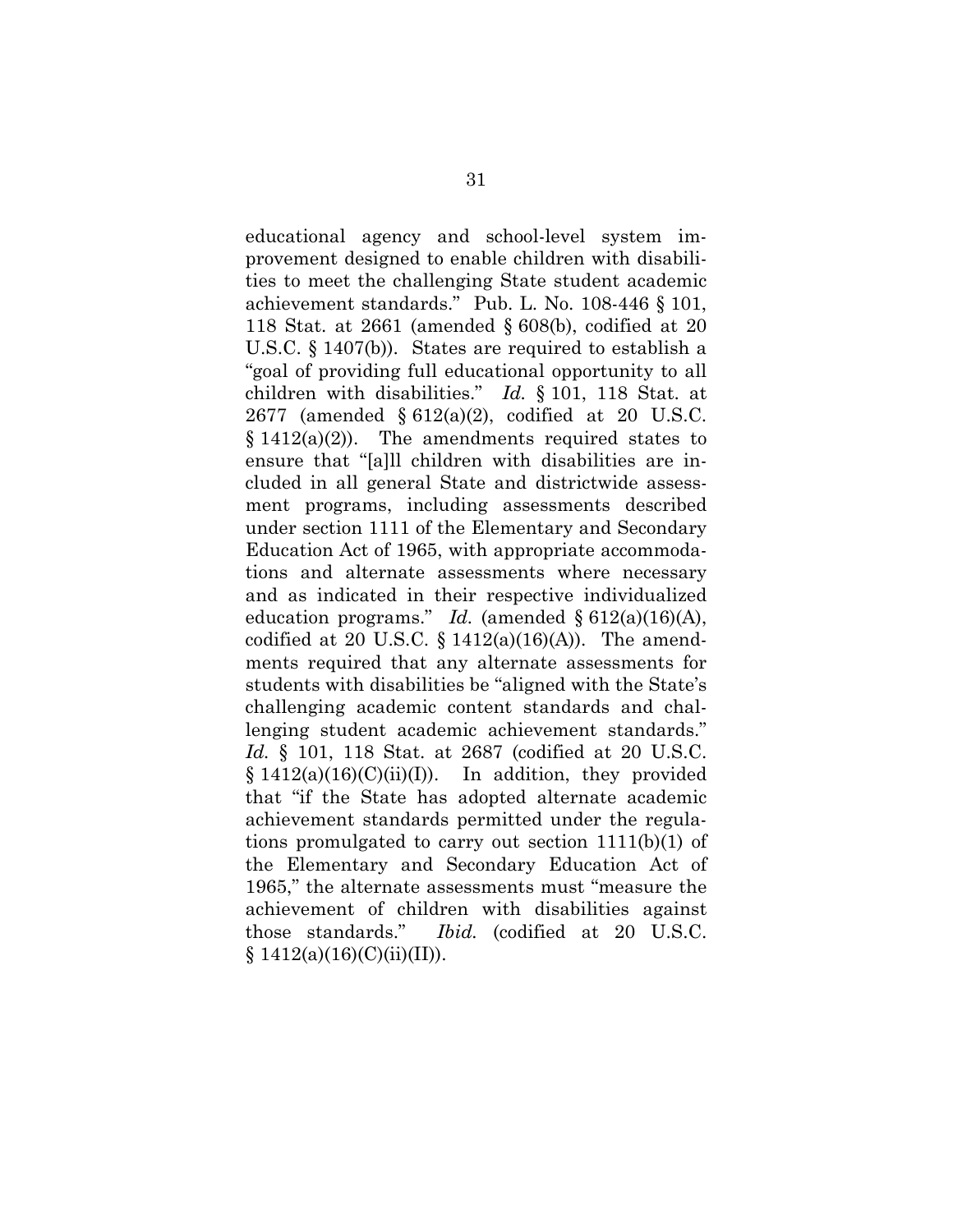At the time Congress adopted the 2004 IDEA amendments, the then-current version of the ESEA was the No Child Left Behind Act of 2001 (NCLB), Pub. L. No. 107-110, 115 Stat. 1425 (2002). Like the IDEA as amended, NCLB also sought to promote equal educational opportunity. Congress described NCLB's purpose as ensuring "that all children have a fair, *equal*, and significant *opportunity* to obtain a high-quality education and reach, at a minimum, proficiency on challenging State academic achievement standards and state academic assessments." *Id.* § 101, 115 Stat. at 1439 (adding the then-current version of § 1001) (emphases added). The statute required States to demonstrate that they had "adopted challenging academic content standards and challenging student academic achievement standards," and that those standards would "appl[y] to all schools and children in the State," including disabled students. *Id.* § 101, 115 Stat. at 1444-45 (adding  $\S$  1111(b)(1)(A), (B)). To facilitate this goal, it required states to provide for "reasonable adaptations and accommodations for students with disabilities" where that was "necessary to measure the academic achievement of such students relative to State academic content and State student academic achievement standards." *Id.* § 101, 115 Stat. at 1450-51  $(adding § 1111(b)(3)(C)(ix)(II)).$ 

As is evident from the text of the 2004 IDEA amendments, Congress sought in those amendments to "[a]lign[] the IDEA's accountability system with NCLB," an effort Congress thought "essential to ensuring that children with disabilities have the chance to learn and succeed academically." H.R. Rep. No. 108-77, at 83 (2003). The House Report ex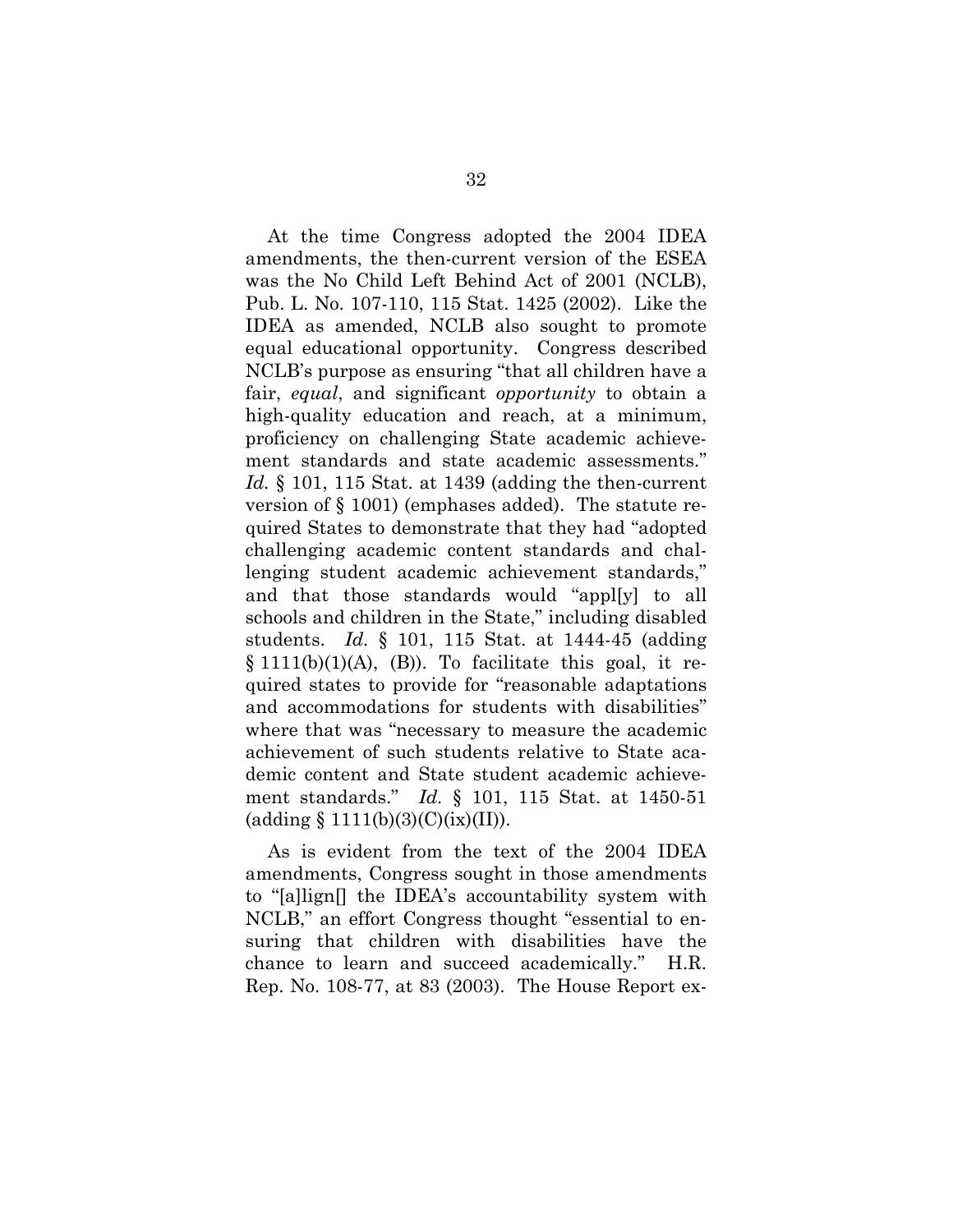plained that the "bill carefully aligns the IDEA with the accountability system established under the No Child Left Behind Act to ensure that there is one unified system of accountability for States, local educational agencies, and schools." *Id.* at 96. The report underscored the effort to move beyond the access goal of the original version of the IDEA by emphasizing that the amendments would "enhance[] the IDEA by improving education results for children with disabilities." *Id.* at 130.

In recent amendments to the ESEA, Congress modified the relevant NCLB provisions while retaining their basic structure and the same high academic standards for students with disabilities as for all students. *See* Every Student Succeeds Act (ESSA), Pub. L. No. 114-95, 129 Stat. 1802, 1823 (2015) (codified at 20 U.S.C. § 6311(b)). The ESSA continues to require States to adopt "challenging academic content standards and aligned academic achievement standards" that "apply to all public schools and public school students in the State" and "include the same knowledge, skills, and levels of achievement expected of all public school students in the State." 20 U.S.C. § 6311(b)(1)(A), (B). ESSA also requires that these standards be "aligned with entrance requirements for credit-bearing coursework in the system of public higher education in the State and relevant State career and technical education standards." *Id.* § 6311(b)(1)(D).

While the statute now permits States, "through a documented and validated standards-setting process," to "adopt alternate academic achievement standards for students with the most significant cognitive disabilities," *id.*  $\S 6311(b)(1)(E)(i)$ , those alter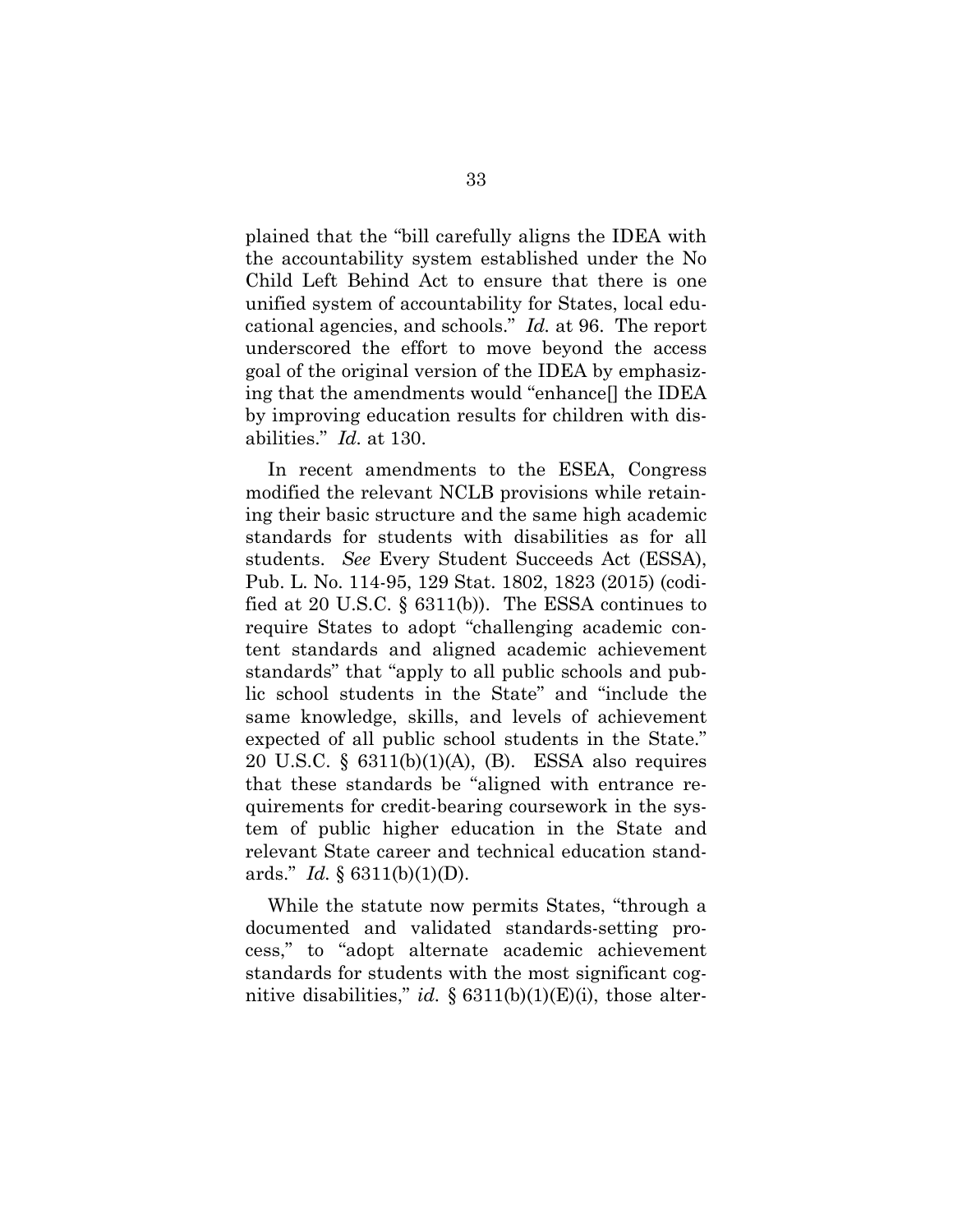nate standards must be "aligned with the challenging State academic content standards," "promote access to the general education curriculum, consistent with the [IDEA]," "reflect professional judgment as to the highest possible standards achievable by such students," be designated in a student's IEP, and be "aligned to ensure that a student who meets the alternate academic achievement standards is on track to pursue postsecondary education or employment, consistent with the purposes of" the Rehabilitation Act. *Ibid.*

The ESSA specifically amended the IDEA to incorporate these new provisions, thus establishing expectations for state academic standards that are significantly more challenging than prior law. *See*   $id. \S$  1412(a)(16)(C). Indeed, ESSA's amendments to IDEA added numerous references to students with disabilities meeting "challenging academic achievement goals that have been established for all children." *E.g.*, *id.* §§ 1454(a)(1)(B), 1454(b)(1)(B)-(C), 1464(b)(2)(A), 1470, 1472(b)(1), 1472(a)(1).

The ESSA also permits a state to "provide for alternate assessments aligned with the challenging State academic standards and alternate academic achievement standards" for "students with the most significant cognitive disabilities," but no more than one percent of the students in the State may receive these alternate assessments. *Id.*  $\S$  6311(b)(2)(D)(i), (i)(I). States may provide for these alternate assessments if the State "promotes, *consistent with the Individuals with Disabilities Education Act* \* \* \*, the involvement and progress of students with the most significant cognitive disabilities in the general education curriculum." *Id.*  $\S$  6311(b)(2)(D)(i)(III) (em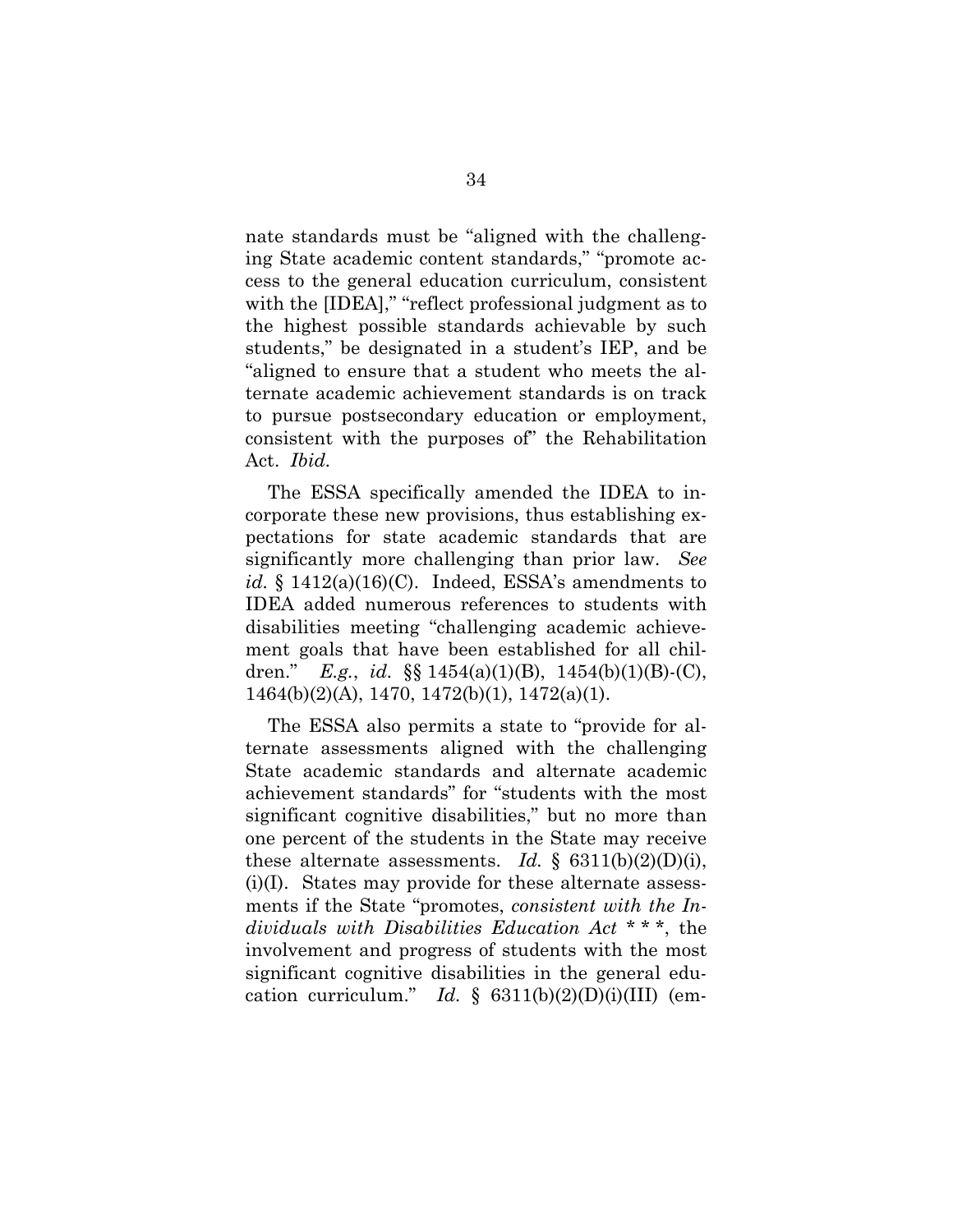phasis added). And the State cannot "preclude a student with the most significant cognitive disabilities who takes an alternate assessment based on alternate academic achievement standards from attempting to complete the requirements for a regular high school diploma." *Id.* § 6311(b)(2)(D)(i)(VII).

After the 1997 and 2004 IDEA amendments, and the amendments to the ESEA that they incorporated by reference, it can no longer be said that the IDEA lacks a "substantive standard prescribing the level of education to be accorded handicapped children." *Rowley*, 458 U.S. at 189. As it has been amended, the IDEA requires States to seek to ensure that children with disabilities have an equal opportunity to "be involved in and make progress in the general education curriculum," *id.*  $\S$  1414(d)(1)(A)(i)(II)(aa), and that they can meet the "challenging State academic content standards" applied to all students in the state, *id.*  $§ 1412(a)(16)(C)(ii)(I)$ . Although the statute's current provisions contemplate that some disabled students may need to have proficiency measured using alternate academic achievement standards, the States must promote the involvement and progress of students with the most significant cognitive disabilities in the general education curriculum. *See id.*  $\S 6311(b)(2)(D)(i)(III)$ . These robust substantive requirements instantiate the "high expectations" for disabled children that Congress demanded. *Id.*  $§ 1400(c)(5)(A)$ . They also directly conflict with the minimal "more than *de minimis*" standard applied by the Tenth Circuit.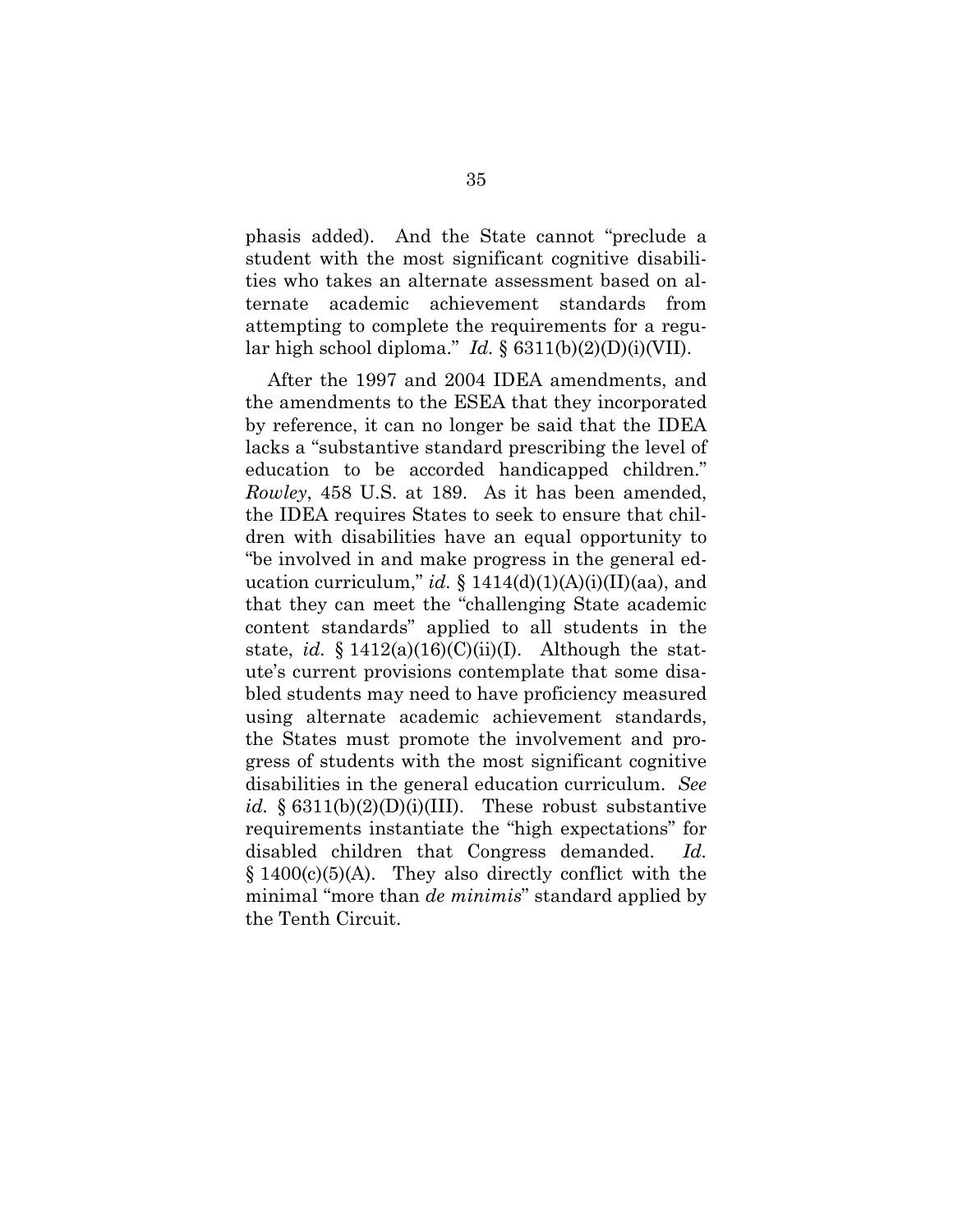#### *3. The Department of Education's interpretation*

The Department of Education, which administers the IDEA, *see id.* § 1402(a), has adopted regulations that endorse this understanding of the statute's substantive standards. Because the Department has been granted express regulatory authority, *see id.* § 1406, these regulations are entitled to deference. *See City of Arlington v. F.C.C.*, 133 S. Ct. 1863, 1868 (2013); *Irving Indep. Sch. Dist. v. Tatro*, 468 U.S. 883, 891-92 (1984).

The Department has repeatedly recognized that Congress's successive enactments have expanded schools' obligations. When it adopted new IDEA regulations in 1999, the Department specifically noted that "the 1997 amendments place greater emphasis on a results-oriented approach related to improving educational results for disabled children than was true under prior law." *Assistance to States for the Education of Children With Disabilities and the Early Intervention Program for Infants and Toddlers With Disabilities*, 64 Fed. Reg. 12,406-01, 12,538 (Mar. 12, 1999). The Department concluded that the IDEA Amendments included "provisions that tie IEP goals and objectives to the regular education curriculum (section  $614(d)(1)(A)$ ), establish performance goals and indicators for children with disabilities consistent with those that a State establishes for nondisabled children (section 612(a)(16)), and require the participation of children with disabilities in the same general State and district-wide assessments as nondisabled students (section 612(a)(17))." *Id.* at 12,600-01.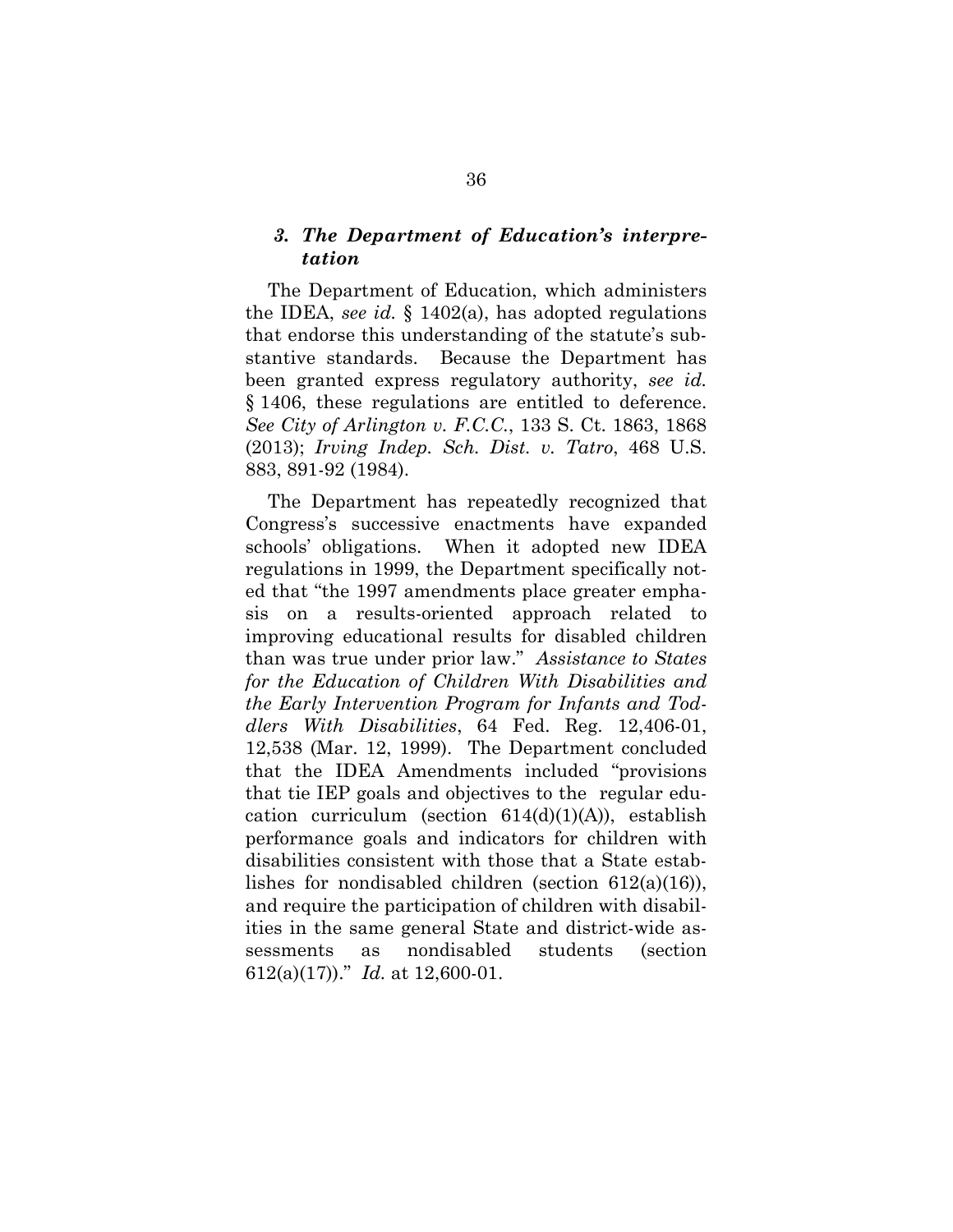Similarly, when it adopted regulations to implement NCLB, the Department explained that the new statute "sought to correct" the problem of low expectations for disabled students "by requiring each State to develop grade-level academic content and achievement standards that it expects all students including students with disabilities—to meet, and by holding schools and LEAs responsible for all students meeting those standards." *Title I—Improving the Academic Achievement of the Disadvantaged*, 67 Fed. Reg. 71,710, 71,741 (Dec. 2, 2002). In issuing later NCLB regulations, the Department sought to implement Congressional intent "that schools are held accountable for the educational progress of students with the most significant cognitive disabilities, just as schools are held accountable for the educational results of all other students with disabilities and students without disabilities." *Title I— Improving the Academic Achievement of the Disadvantaged*, 68 Fed. Reg. 68,698, 68,698 (Dec. 9, 2003).

Notably, the Department's regulations specifically incorporate the post-*Rowley* statutory changes into the definition of "special education"—one of the components of the "free appropriate public education" that the IDEA demands that States provide to children with disabilities. *See* 20 U.S.C. § 1401(9). The regulations define "special education" as instruction that, among other things, "adapt[s], as appropriate to the needs of an eligible child," educational "content, methodology, or delivery of instruction," to both "address the unique needs of the child" and "ensure access of the child to the general curriculum, *so that the child can meet the educational standards within*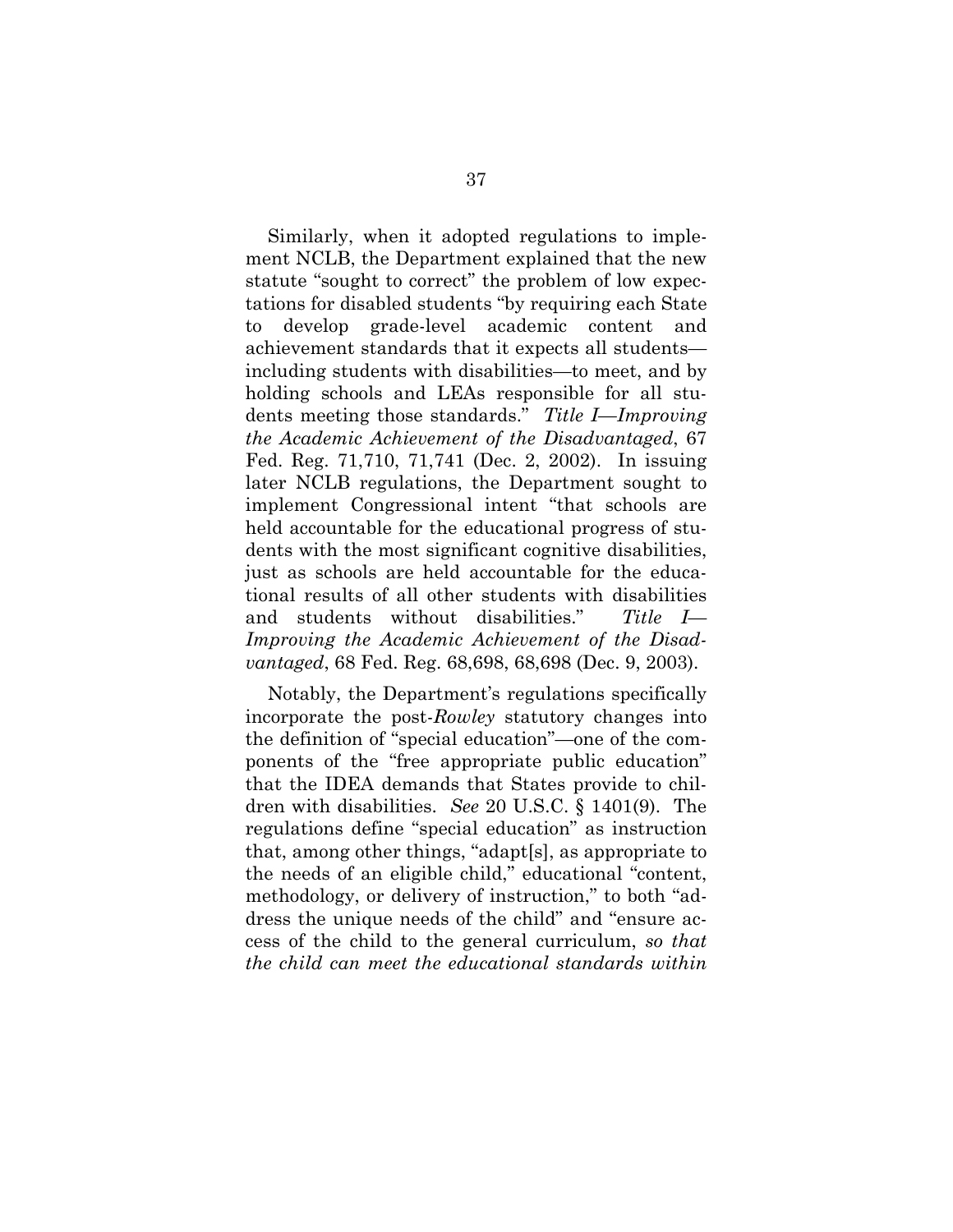#### *the jurisdiction of the public agency that apply to all children*." 34 C.F.R. § 300.39(b)(3) (emphasis added).

Under the Department's regulations, a school district must aim to ensure that a disabled child has access to the general curriculum and can meet the educational standards that apply to all students. The Department's regulations define "general education curriculum" as "the same curriculum as for nondisabled children." *Id.* § 300.320(a)(1)(i). Indeed, in adopting regulations implementing the 2004 amendments to the IDEA, the Department explained: "As the term 'general education curriculum' is used throughout the Act and in these regulations, the clear implication is that there is an education curriculum that is applicable to all children and that this curriculum is based on the State's academic content standards." *Assistance to States for the Education of Children With Disabilities and Preschool Grants for Children With Disabilities*, 71 Fed. Reg. 46,540-01, 46,579 (Aug. 14, 2006). The Department also emphasized that the ESEA and IDEA are aligned in focusing "on the attainment of Stateapproved grade-level standards for *all* children." *Id.* at 46,652 (emphasis added). Thus, although aspects of instruction might have to be modified to meet the child's unique needs, the regulations impose a robust substantive requirement on the education that the district must provide to students with disabilities.

As the Department explained its interpretation in 2015, "[r]eading the IDEA and ESEA requirements together, it is incumbent upon States and school districts to ensure that the IEPs of students with disabilities who are being assessed against grade-level academic achievement standards include content and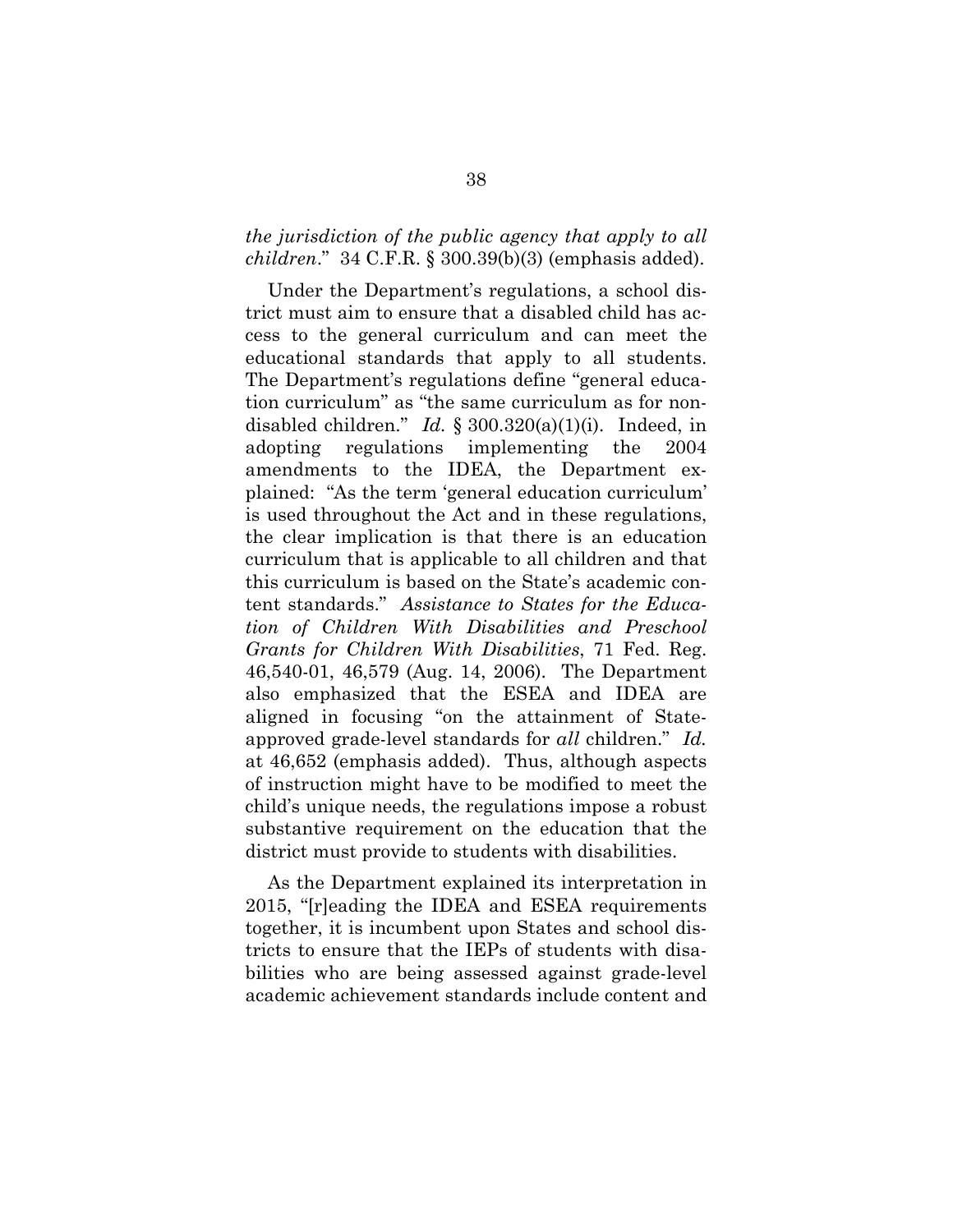instruction that gives these students the opportunity to gain the knowledge and skills necessary for them to meet those challenging standards." *Improving the Academic Achievement of the Disadvantaged; Assistance to States for the Education of Children With Disabilities*, 80 Fed. Reg. 50,773-01, 50,780 (Aug. 21, 2015). Later that year, the Department elaborated in a guidance document that "an IEP for a child with a disability, regardless of the nature or severity of the disability," must be "designed to give the child access to the general education curriculum based on a State's academic content standards for the grade in which the child is enrolled" and must "include[] instruction and supports that will prepare the child for success in college and careers." Letter from Michael Yudin, Assistant Sec'y & Melody Musgrove, Dir. of Office of Special Educ. Programs, U.S. Dep't of Educ., Office of Special Educ. & Rehab. Servs. (Nov. 16, 2015), https://www2.ed.gov/policy/speced/guid/idea/ memosdcltrs/guidance-on-fape-11-17-2015.pdf. The merely-more-than-*de-minimis* standard applied by the Tenth Circuit is flatly inconsistent with the Department's own interpretation.7

l

<sup>7</sup> The educational methods and technologies involved in teaching children with even the most significant disabilities have developed over the years alongside the statutory and administrative changes we highlight in this brief. The field has developed a body of evidence-based approaches that can enable the overwhelming majority of students with disabilities to meet challenging state standards. *See generally* Thomas Hehir, New Directions in Special Education (2005).